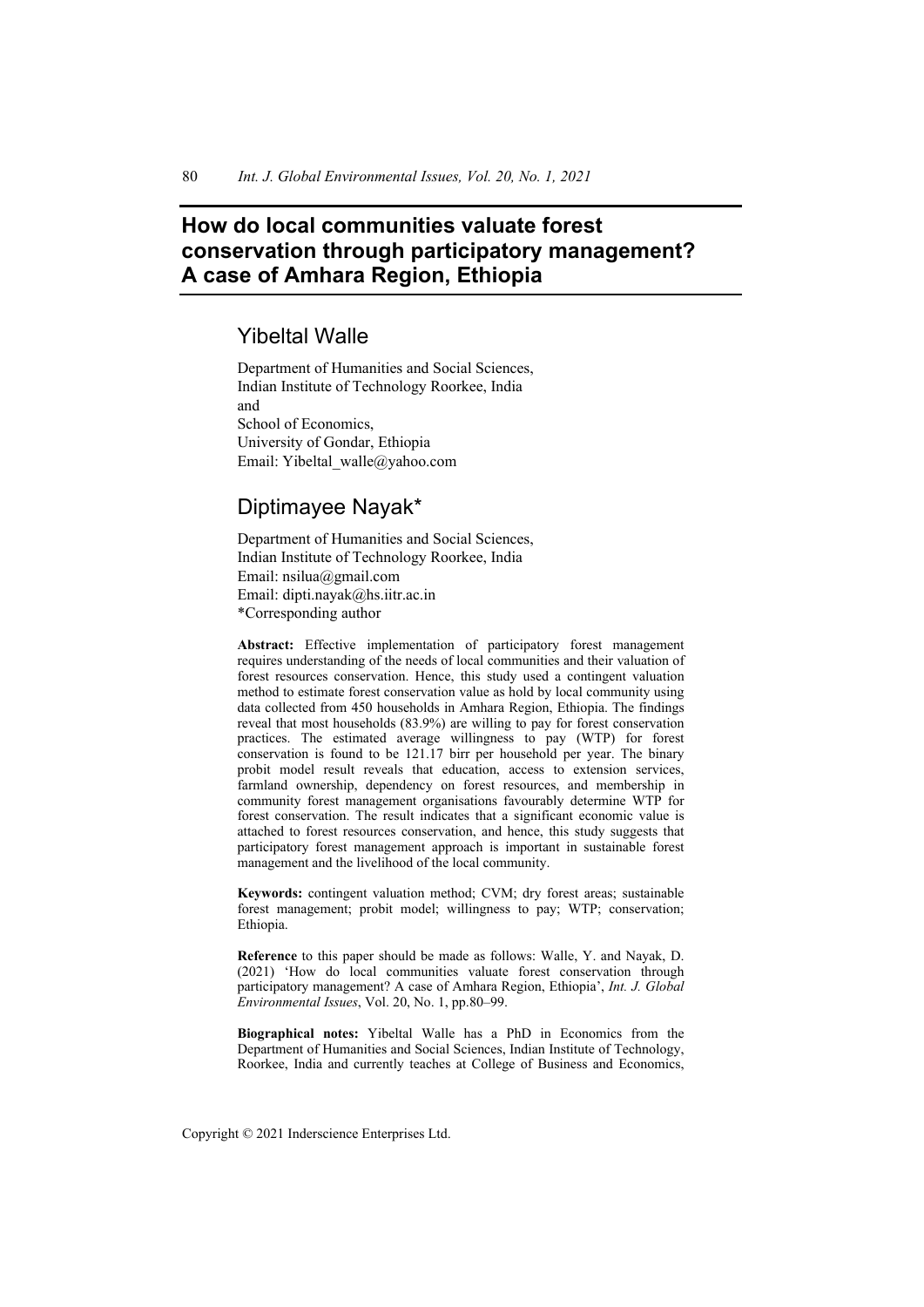School of Economics, University of Gondar. He has experience in teaching various economics courses for undergraduate students and has broad research interests in the areas of environmental economics, forestry and sustainability.

Diptimayee Nayak is currently an Assistant Professor of Economics at Department of Humanities and Social Sciences, Indian Institute of Technology Roorkee, Uttarakhand, India. Her research interests spread in the broad areas of environmental and ecological economics including forest ecosystems, protected area management, biodiversity conservation, sustainability, and non-market environmental valuation techniques.

#### **1 Introduction**

In Ethiopia, there is a substantial deforestation with an estimated reduction in forest area coverage from 15.11 million ha in 1990 to 12.5 million ha in 2015 (FAO, 2015). The major causes are increasing population, overgrazing, expansion of farm land, fuel wood extraction and unchecked human settlements (FAO, 2015; Lawry et al., 2015). Furthermore, absence of strong forest policy, inefficient institutional arrangement in forest resources management, and lack of knowledge on the significance of local institutions in forest resources management have negatively affected sustainable forest conservation practices (Lawry et al., 2015). Forest priority areas in Ethiopia have been established with little community involvement, which resulted in loss of motivation of the community to sustainably conserve forest resources (WBISPP, 2004). Over the past years, the forest management arrangement which restricts access and use rights to the local people has resulted in forest deforestation (Engida and Teshoma, 2012).

Although the need for conservation of forest resources is increasingly recognised; degradation of these resources has continued throughout the world. One of the major reasons of forest resources degradation is that values of forest resource are often underestimated in development and conservation policy design and implementation (Tilahun et al., 2015). The total economic value (TEV) of the forest resources, which is the combination of timber and non-timber forest products (NTFPs) provision value, environmental services value, existence value, option value and bequest value, is not completely taken into account in development and conservation policy decision making process (Sutcliffe, 2009). An appropriate solution to this problem requires sufficient knowledge on the value of forest resources among the different forest stakeholders and official decision makers. Estimation of the TEV of forest resources helps to reveal and determine their actual value, which could lead to optimal decisions about the forest land use system. Moreover, information with regard to economic value of forest resources hold by the local communities is essential for decision makers as this value influences how they respond and support policies and interventions. However, studies that address bequest and option value of dry forest resources are still rare in Ethiopia (Tilahun et al., 2015); and most analyses focus on timber and NTFPs resources of dry forest (Mamo et al., 2007; Worku et al., 2014). Households demand not only current use of forest resources but they do have a desire in the sustainable flow of the resource goods/services for themselves and future generation too. Hence, for the sustainable management of forest resources, it is required to examine demand of households for environmental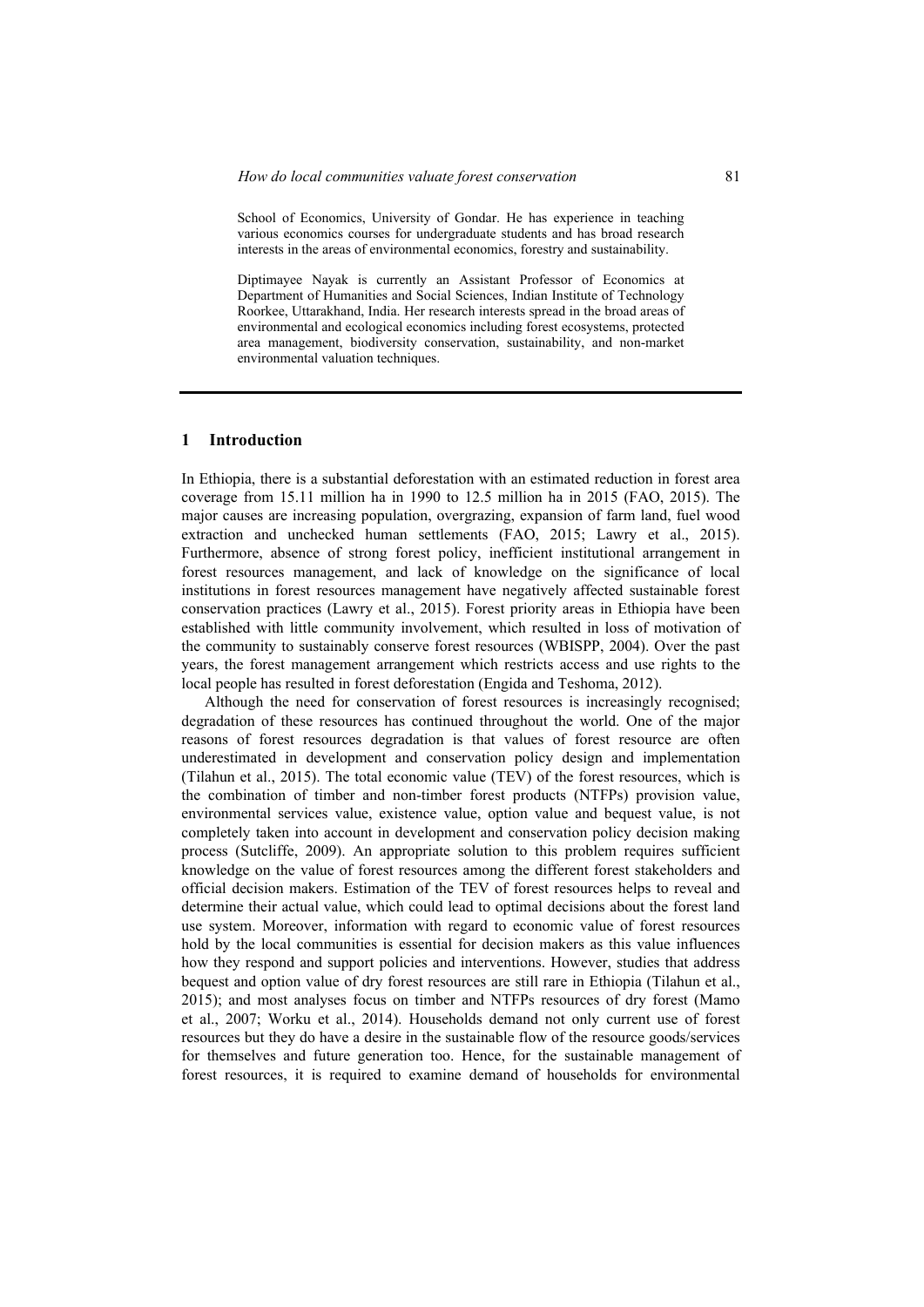service values (like water supply and soil erosion protection) and their willingness to pay (WTP) in terms of option prices associated with option values (ensuring future sustainable supply of the forest resources including NTFPs regardless of whether households actually demand or does not demand these services in future) of dry forest resources (Smith, 1983; Nayak et al., 2018).

Valuation of forest resources is not only used as an input for policymakers but as potential local solution to understand the perceptions of the local people towards their involvement in forest conservation. The arrangements of community-based forest management would fail, if these are planned and implemented without prior consultation of the community as in the past. The performance of common property resources conservation depends highly on how their management is planned and implemented (Ostrom, 1990; Baland and Platteau, 1996). Gebremedhin et al. (2003) discuss that absence of participatory approach in designing and implementing community forestry programs has been one of the most important cause for the failure of forest conservation practices in Ethiopia in the past. They suggest that "the initiative for community forest development should emanate from the farmers themselves" and the role of external organisations should be demand-driven.

Over the past decade, Ethiopia has changed its forest conservation strategy from centralised top-down approach which was prevalent since the time of Menelik — the then emperor of Ethiopia to community-based forest conservation approach to ensure effective forest resources management and improvement in livelihood options of local communities (Ameha et al., 2014). Under the participatory forest management (PFM) program in Ethiopia, natural forest resources are state property, but the rights to use and manage them have been devolved to local communities, organised into forest user groups (Lemenih et al., 2011). In contrast to previous state managed forest policy, these policies and interventions promote the value of forests and recognise that sustainable forest management largely depends on the participation of local communities. But to ensure sustainability of the PFM practices, policymakers and decision makers must understand whether the envisioned benefits provided by the PFM program are economically and ecologically valuable for the local communities to conserve forests efficiently. Furthermore, NGOs have helped the local communities in planning and implementing PFM groups in the study area. However, after the completion of the projects by NGOs, it is necessary to understand whether the efforts by NGOs can be carried forward and maintained by local communities for sustainable PFM. This information can be reflected by the value people attach for conservation of forest resources or household's WTP for PFM.

In addition, a shift in approach to PFM requires understanding of local community needs and their valuation of forest resource conservation for sustainable conservation of forest resources. Since several forest areas are still under state ownership, efforts are needed in establishing PFM cooperatives. Given that a large magnitude of benefits and costs associated with forest conservation fall upon the local community (Bawa et al., 2004) and taking into account the fact that the sustainable conservation of forest resources highly relies on the support of local community, it is important to estimate value of forest conservation hold by local communities. Tucher and Ostrom (2005) opine that involvement of local communities in forest resources conservation could improve the sustainability of forest management. Therefore, the support and collaboration of the local community members is desirable for successful implementation of forest polices and interventions. However, the extent of the support by local communities and their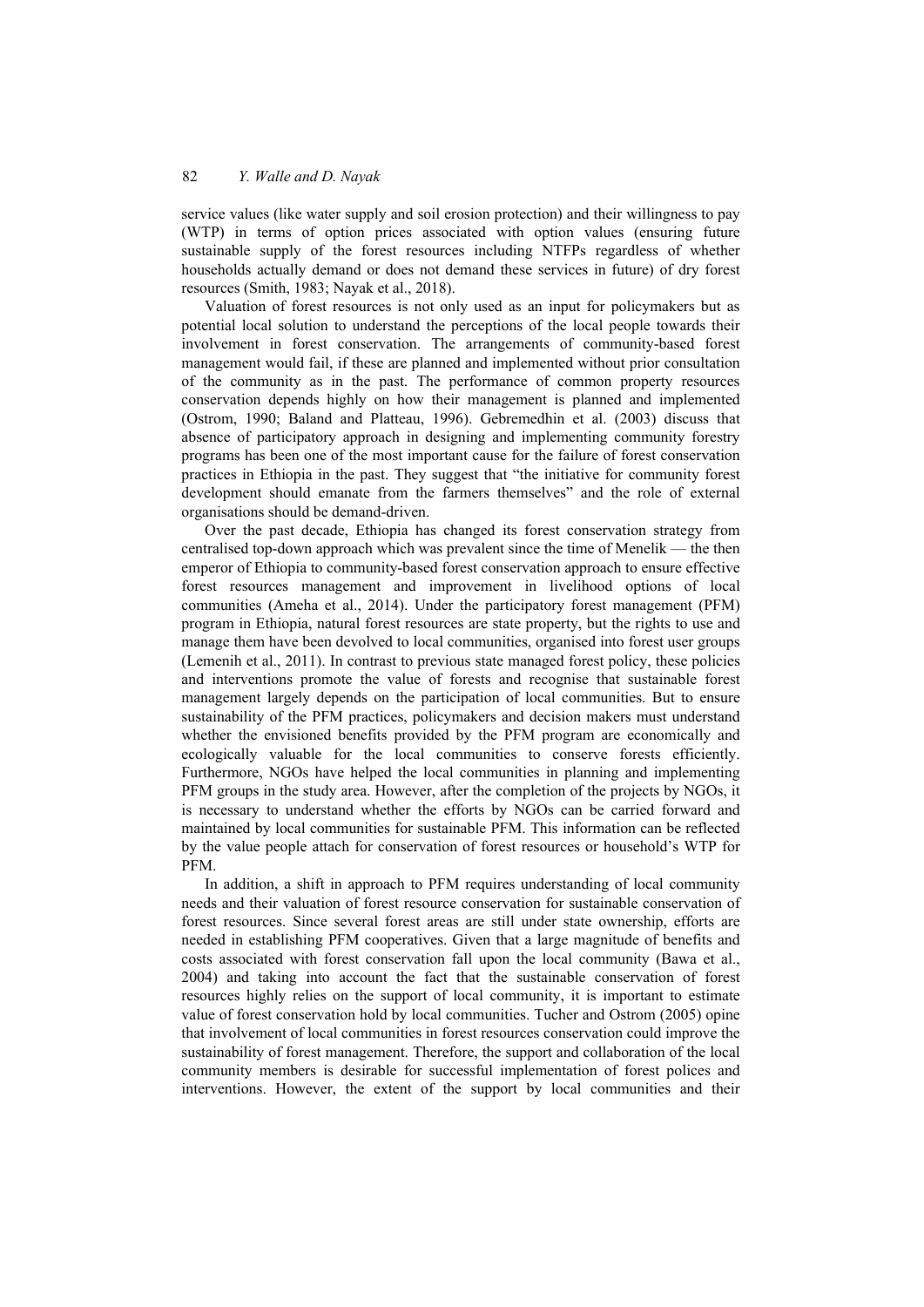collaboration, and attitude towards forest policies and interventions is related to the economic values they attach to the forest resources (Bengston, 1994; McFarlane and Boxall, 2000). Hence, the analysis of economic valuation of dry forest resources is necessary for the successful implementation of new PFM interventions to enhance ecological and economic benefits.

Therefore, the objective of the study is to examine preferences of local communities for improving forest ecosystem in the dry forest resource areas of Amhara Region, Ethiopia by estimating households' WTP through PFM project that will ensure sustainable conservation of forests and improve the livelihood of the community. The study also investigates factors that influence households' WTP.

#### **2 Study area and methodology**

#### *2.1 The study area*

The study is conducted in two districts (Metema and Quara) in the lowland dry forests of Amhara Region located in northwestern Ethiopia (Figure 1). The study area receives an average annual rainfall of 955 mm. The annual minimum and maximum temperatures are 19.1°C and 35.6°C, respectively. According to CSA (2011), the total population of the districts is 225,290 inhabitants with 182,979 (81.2%) living in rural areas and the remaining 42,311 (18.8%) living in urban areas. Most of the people in the study area practice mixed crop-livestock production system as a dominant mode of livelihood (Lemenih et al., 2011).





The study area which is largely covered with Combratum-Terminalia broad-leaved deciduous woodlands, is one of Ethiopia's dry forest resource area which host valued vegetation species (Lemenih et al., 2011). This vegetation provides socio-economic and ecological services both at local and international level. Some of the benefits include source of rural livelihood, fight against desertification, biodiversity conservation, protection of wetlands, and improve soil fertility and carbon sequestration. Particularly,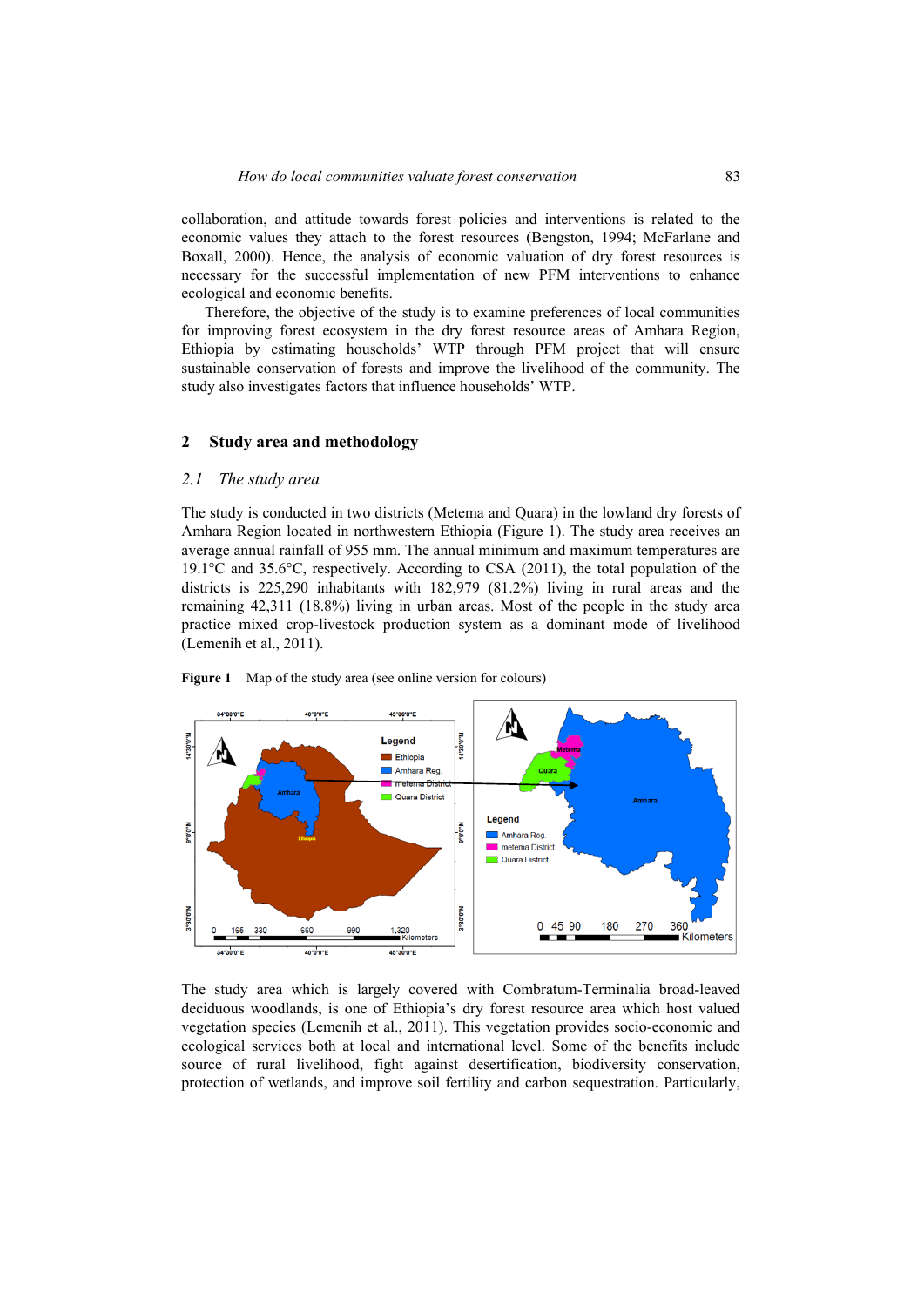the dry forest resources are vital source of commercially valuable goods for instance frankincense and gum arabic or *acacia senegal* (Lemenih et al., 2011).

## *2.2 Sampling design and data collection*

To assess households' WTP for forest conservation, a survey was conducted with contingent valuation (CV) questionnaire administered to 450 sample households from two purposefully selected districts between October 2018 and December 2018. Quara and Metema districts were selected purposively based on the extent of dry forest resources availability, representativeness and easy access. Then, from these districts, six *Kebeles*<sup>1</sup> were selected. From these Kebeles, 450 households were randomly selected applying proportional-to-size technique, based on the total number of households in each *Kebele*. Lists of household heads obtained from the local administrations were used as a sampling frame.

Primary data have been mainly collected using structured CV questionnaire through face to face interview with the heads of the households to obtain information associated to households WTP for forest conservation. In contingent valuation method (CVM), the researcher is required to go through various stages to design the final survey instrument. The guiding principle approved by the National Oceanic and Atmospheric Administration (NOAA) panel and other literature referenced in this study are followed while conducting this survey to address the issue of reliability on data generated from CV studies.

## *2.3 Contingent valuation method*

People derive value from an environmental resource in various ways. The TEV of an environmental resource is the sum of all values people attach to it, i.e., use, option, existence and bequest values (Hussen, 2004). Non-use values consist of existence, bequest and option values. Markets exist for use values and market-based methods can be used for their valuation.

However, providing non-use values deal with the conservation of future products of forest resources, markets are not available for such products. Hence, the present demand for sustainable forest resources conservation activities cannot be measured through market forces. In addition, the public good attribute of some use values of forest ecosystem services makes their valuation difficult (Perman et al., 2003). Hence, economists apply various valuation methods to quantify the value of non-marketed environmental goods and services.

The CVM helps to measure the preference of people, in terms of monetary units, for any change in quantity and/or quality of non-marketable natural resource. In CVM survey, individuals are requested to reveal the amount of money they would be willing to contribute to secure goods and services from the resource or the amount of money they would be willing to accept to compensate for the loss of the resource. This method is named CV since the valuation depends on the proposed market scenario given to respondents about a specific environmental service that is going to be provided (Mitchell and Carson, 1989). Spash (2008) is of the opinion that CVM is widely applied to valuation of environmental resources because of the following three main reasons. The first thing is its simplicity. Secondly, the application of CVM seems unlimited in the sense that questions could apparently be asked concerning the provision of any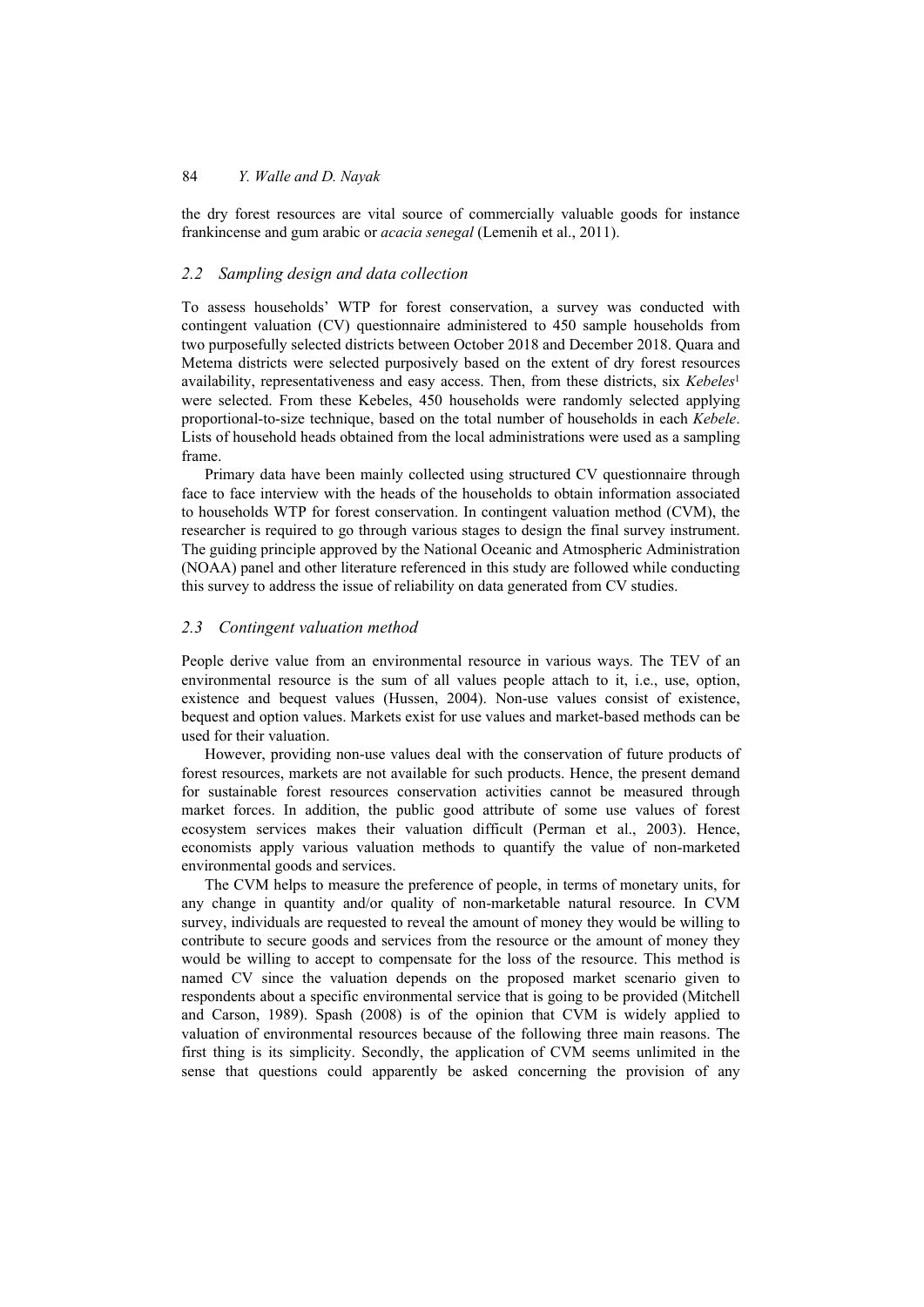environmental services. The last and obvious reason is the CVM deals with both the use and non-use values of environmental resources.

This technique can be applicable to forest ecosystem which are not marketable. In such a case, it creates a hypothetical market, and estimates the possible values of forest resource goods and services if they could be marketed. In our case, demand side information is required for the implementation of the forest management program as participation of the resource users is desirable in different aspects such as financial contribution. In view of the required data and the nature of dry forest resource goods and services to be valued, we have applied CVM for the study.

#### *2.4 Questionnaire and survey design*

The household survey questionnaire consists of different sections which inquire the respondents about the household's demographic characteristics, their income and wealth, household's assessment of WTP for participatory forest conservation program and others. The last section of the survey highlights the hypothetical market scenario on the forest resources to be valued. Specifically, the valuation scenario includes descriptions of the good (what is being valued), the constructed market (how the good will be provided) and the method of payment (how the price will be paid). We have designed the hypothetical market scenario based on the development of existing forest condition of the area by presenting an option to participatory forest conservation program. This scenario was explained as the participatory forest conservation program that can ensure to the local community – an option of meeting future demand for the various goods and services from the resource, for the existence of the resource and protects from extinction; and improves the wellbeing of the future generation.

It is essential to carefully draft and pre-test a CV questionnaire in order to ensure that it reflects the pertinent attributes of the actual market and that respondents have understood well the hypothetical market scenario (NOAA, 1993). So, questionnaire development in this study involved a focus group, a key informant interview and a pre-test. The pre-test has also helped us in determining the bid vectors which we used in the single bounded value elicitation format in the final survey. The starting bid values generated from group discussions and pre-test were 39, 51, 79, 100, 116, 145, 190 and 250 birr2 per household/year.

In this study, we have used single-bounded dichotomous choice (SBDC) value elicitation format with a follow up open-ended maximum WTP value elicitation format. In the SBDC format, the respondent is requested to state only 'yes' or 'no' to a randomly assigned bid value from various predetermined bids which possibly reveal the maximum WTP amount of the respondent for a good to be valued. Then, the respondent reply 'yes' if she/he is willing to buy the good and 'no' otherwise (Mitchell and Carson, 1989).

The SBDC value elicitation format has been recognised and recommended by the NOAA (1993) panel. The format is widely popular among researchers because it resembles the situation in the actual marketplace. The respondent makes a decision about the price of a good or service in the same way she/he decides whether or not to purchase a given commodity in the market, with a stated market price. The format provides incentive for the respondents to honestly show her/his preference of the good by stating the actual WTP (Carson et al., 1996). That is, it is the respondent's planned interest to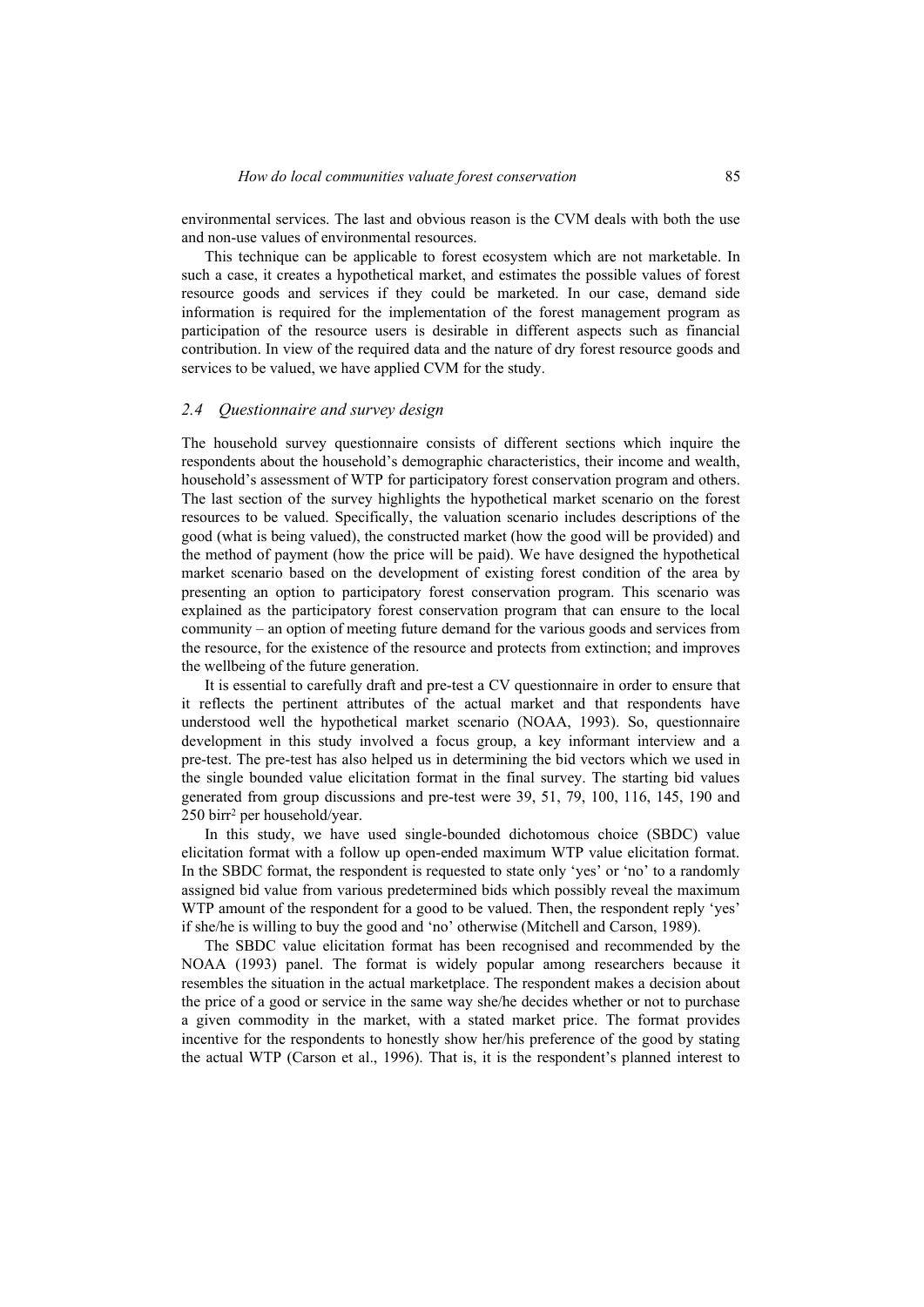accept the initial bid offered if her/his WTP is greater than or equal to the price requested and reject it otherwise.

Moreover, in addition to single dichotomous value elicitation question, the application of an open-ended follow up valuation question has been recommended and applied by Mitchell and Carson (1989). Actually, this type of value elicitation format is similar to what people in Ethiopia used in actual marketplace, as compared to the single dichotomous choice format only. An individual as a buyer of a product expects the seller to state the price first and then after negotiation the buyer would state the final amount she/he would pay (Asrat et al., 2004).

### *2.5 Empirical model specification for measuring WTP*

The random utility theory of Hanemann (1984) is the base for our econometric model analysis of respondents' binary choice valuation response. The core idea in this theory is that though a respondent knows her/his utility definitely, some components are unobservable from the researcher point of view. Thus, the analyst can only make a probability statement about respondent's 'yes' or 'no' response to the proposed forest management project. According to the theory, utility (Ui) arising from 'yes' or 'no' responses to a WTP question consists of observable component  $(V_i)$  and unobservable component  $(\in_i)$ :

$$
U_i = V_i + \epsilon_i \tag{1}
$$

If the response of the household is 'yes' for randomly assigned initial bid value, it obtains the non-marketable environmental good or service (forest conservation benefits in our case) and household's income is decreased by the bid amount. The dichotomous choice model is based on the hypothesis that households maximise their utility function. In economic theory, there exists an indirect utility function which relates household maximum utility with their income  $(Y_i)$ , the level at which the non-marketable environmental good such as forest conservation program (W) will be provided, and other household socio-economic characteristics  $(Z<sub>i</sub>)$ . A household utility level will be influenced by a change in one of these variables. Hanemann (1984) assumes that the  $i<sup>th</sup>$ household will accept the proposed initial bid value to maximise her/his utility from the forest conservation program given that the following condition is satisfied:

$$
V_{1j}(W^1, Y_{1j} - t_{1j}; Z_{1j}) + \epsilon_{1j} \ge V_{0j}(W^0, Y_j; Z_j) + \epsilon_{0j}
$$
\n
$$
(2)
$$

where  $V_{1j}$  is the household indirect utility function after improved forest conservation  $W^1$ and  $V_{0i}$  is the household indirect utility function at the status quo  $W^0$ . W<sup>1</sup> is greater than W0, which indicates greater non-marketable environmental benefit from the forest resources in a state of improved forest resources conservation than the status quo level. Yj is household income,  $t_i$  is the initial bid value,  $Z_i$  represents other household demographic and socio-economic variables,  $\epsilon_{0j}$  and  $\epsilon_{1j}$  are random variables which are expected to be distributed identically and independently with zero mean.

The household certainly knows which alternative maximises her/his utility. But what the researcher observes is the 'yes' or 'no' response of the respondent for the randomly assigned initial bid value either supporting the improved forest conservation program or stay at the existing condition. The dependent variable is single binary choice, and the j<sup>th</sup>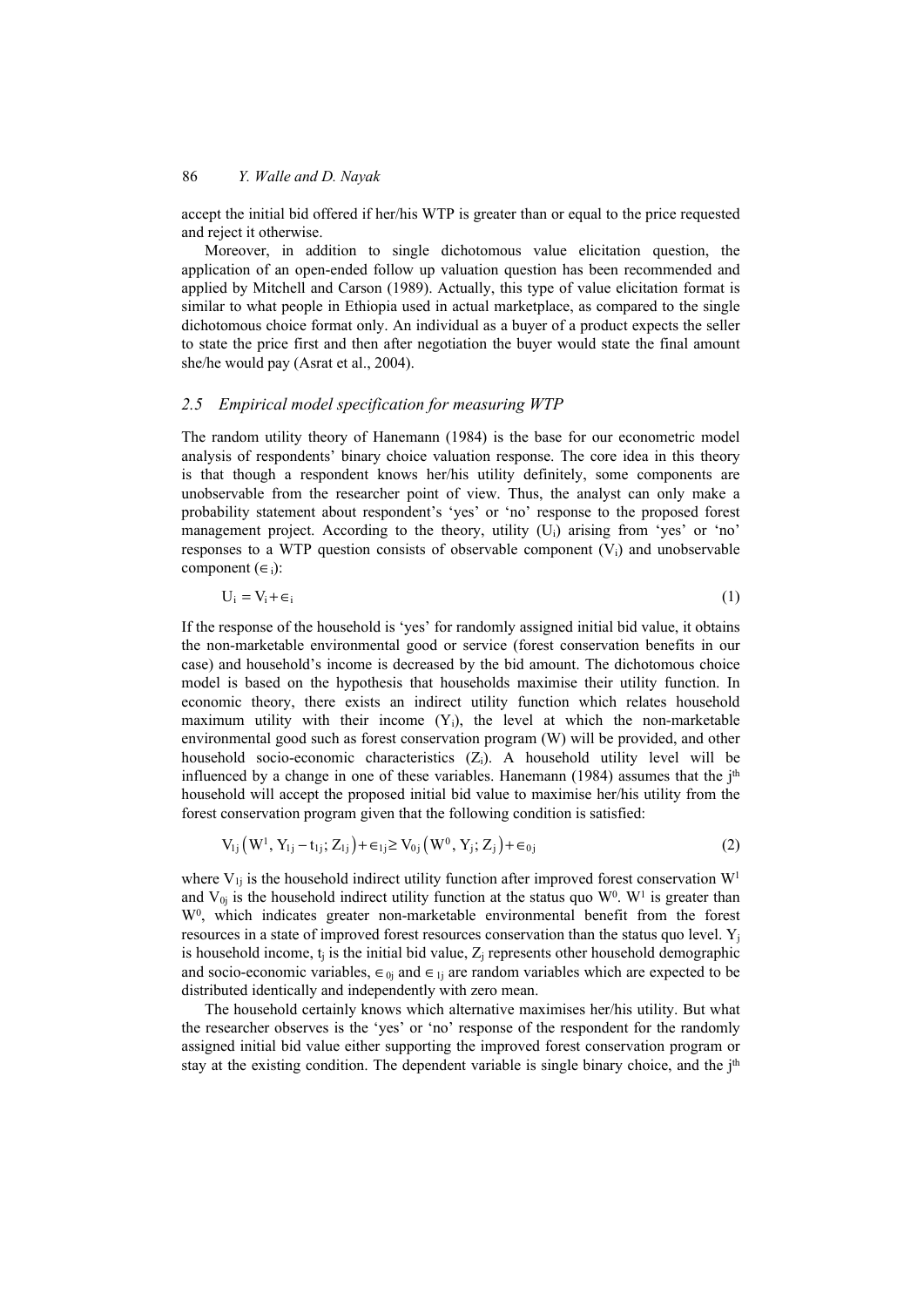household response will be 'yes' to the proposed initial bid value only if the condition in equation (2) is fulfilled and the probability distribution of a 'yes' response is given by:

$$
Pr_j(\text{yes}) = Pr\left\{V_{1j}(W^1, Y_{1j} - t_{1j}; Z_{1j}) + \epsilon_{1j} > V_{0j}(W^0, Y_j; Z_j) + \epsilon_{0j}\right\}
$$
(3)

The probability statement [equation (3)] is a base for dichotomous response analysis assuming the utility function is additively separable with deterministic and stochastic preference components.

Let  $\eta = \epsilon_{0i} - \epsilon_{1i}$  and Fη(.) be a cumulative distribution function of η. This gives the basic structural model for probability estimation. The probability can be estimated either using a logit or probit model depending on the assumption on the distribution of the error term or computational simplicity (Greene, 2003). In the probit model, Fη(.) follows the normal cumulative distribution functions, while in logit model Fη(.) follows the logistic cumulative distribution function. Assuming the normal cumulative distribution, we express the probit model as follows:

$$
Y_j^* = F(\beta_i X_i + \epsilon_i) \tag{4}
$$

where  $\beta_i$  represents the parameters of the model,  $X_i$  represents the explanatory variables,  $\epsilon_i$  represents the random error term which assumes to have random normal distribution with mean zero and common variance  $\delta^2$ , and  $Y_j^*$  is unobservable households actual WTP for forest conservation and it is simply a latent variable.

Then, according to Hanemann (1984), the response probabilities associated to the underlying WTP distribution are:

$$
Pr\{\text{yes to } t_j\} = Pr\{t_j = Y_j^*\} = Fn(.)
$$
  
Pr\{no to  $t_j\} = Pr\{t_j > Y_j^*\} = 1 - Fn(.)$ 

In single bound dichotomous choice, respondents indicate their WTP by answering 'yes' or 'no' to a set of bid values. With single dichotomous choice valuation approach, the likelihood function can be expressed as a series of Bernoulli trials [equation (5)].

$$
L = \sum_{j=1}^{n} WTP_j \ln P_j + (1 - WTP_j) \ln (1 - P_j)
$$
 (5)

where  $P_j = P(WTP_j / X_i, \beta_i)$  is j<sup>th</sup> individual's response probability, and WTP<sub>j</sub> is dummy variable indicating individual's choice 1 for 'yes' and 0 for 'no' (Hanemann and Kanninen, 1998).

Given the above justification, the probit model for households' preferences for the forest conservation is specified as follows:

$$
WTP_j = \beta_0 + \beta_1 BID + \beta_2 AGE + \beta_3 EDUCATION + \beta_4 HHSIZE + \beta_5 LANDSIZE
$$
  
+ $\beta_6 REGPROVENANCE + \beta_7 PARTNTFP + \beta_8 AWAREDEFORMST$   
+ $\beta_9 RECEIVEDEXT + \beta_{10} MEMBORG + \beta_{11} BENCOMMUNITY$  (6)  
+ $\beta_{12}$ DISTMARKET+ $\epsilon_j$ 

The econometric regression probit model [equation (6)] is used to identify factors influencing the WTP of a household for the forest conservation.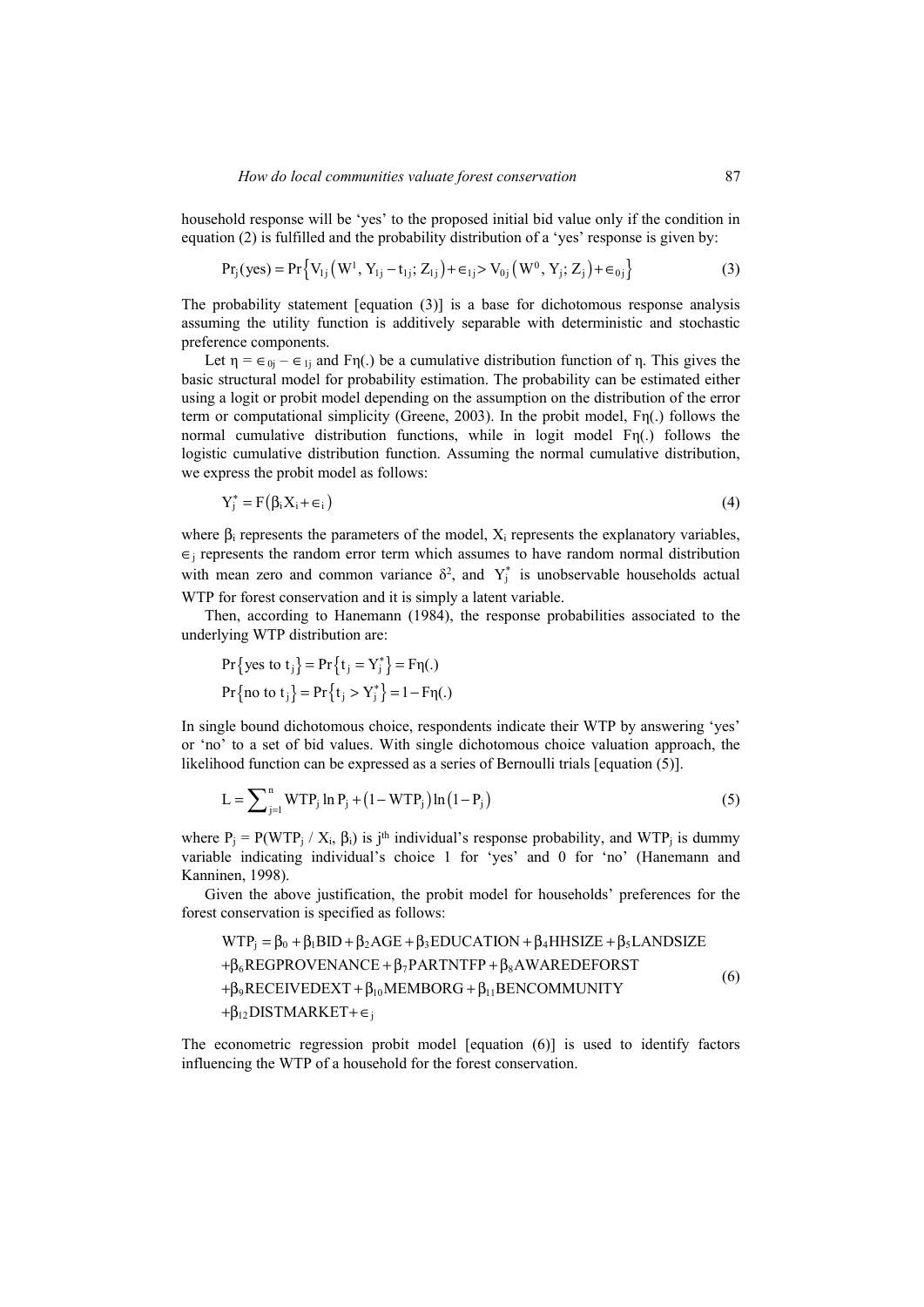Where WTP<sub>i</sub> represents WTP for forest conservation  $= 1$ , if the respondent accepts the proposed bid value; = 0, otherwise,  $\beta_0$  is an intercept term,  $\beta_i$ , i from 1 to 12, are parameters of the regression model,  $\epsilon_i$  represents the random error term. The independent variables of the probit regression model [equation (6)] are defined and described in Table 1.

| <i>Variables</i>     | Description                                                                                                   | Mean   | SD    | Expected<br>sign |
|----------------------|---------------------------------------------------------------------------------------------------------------|--------|-------|------------------|
| <b>BID</b>           | Initial bid value (birr/household/year)                                                                       | 121.05 | 66.79 |                  |
| AGE                  | Household age (years)                                                                                         | 41.01  | 10.4  | $+/-$            |
| <b>EDUCATION</b>     | Years of schooling                                                                                            | 1.64   | 2.73  | $^{+}$           |
| <b>HHSIZE</b>        | Household size                                                                                                | 4.7    | 1.58  | $^{+}$           |
| <b>LANDSIZE</b>      | Landholding size in hectares                                                                                  | 4.98   | 2.65  | $^{+}$           |
| <b>REGPROVENANCE</b> | Regional provenance, 1 if the household<br>is native, 0 otherwise                                             | 0.33   | 0.47  |                  |
| <b>PARTNTFP</b>      | Participation in NTFPs collection, 1 if<br>yes, 0 otherwise                                                   | 0.91   | 0.28  | $^{+}$           |
| <b>AWAREDEFORST</b>  | Awareness of deforestation, 1 if yes,<br>0 otherwise                                                          | 0.71   | 0.45  | $^{+}$           |
| <b>RECEIVEDEXT</b>   | Received extension services, 1 if yes,<br>0 otherwise                                                         | 0.45   | 0.49  | $^{+}$           |
| <b>MEMBORG</b>       | Households involvement in<br>community-based forest management<br>organisations, 1 if yes, 0 otherwise        | 0.69   | 0.46  | $^{+}$           |
| <b>BENCOMMUNITY</b>  | 1 if the household believes in forest<br>beneficiary community responsibility in<br>conservation, 0 otherwise | 0.59   | 0.49  | $^{+}$           |
| <b>DISTMARKET</b>    | Distance to nearest market in hours                                                                           | 0.95   | 0.35  | $+/-$            |

**Table 1** Description and summary statistics of the independent variables in the binary probit model and their expected relationship with WTP for forest management

One of the objectives of empirical probit model estimation is to compute the mean WTP distribution of the households (Hanemann et al., 1991). We have estimated mean WTP using Cameron (1988) approach. According to this approach, the mean WTP using single-bounded probit regression model is defined as follows:

Mean WTP = 
$$
\frac{-\left[\beta_0 + \sum_{i=1}^{n} \beta_i \mu_i\right]}{\beta_1}
$$
 (7)

where  $\beta_0$  is the intercept term,  $\beta_i$  is the parameter of the i<sup>th</sup> independent variable,  $\mu_i$  the mean of the i<sup>th</sup> independent variable, and  $\beta_1$  the coefficient of the initial bid (BID).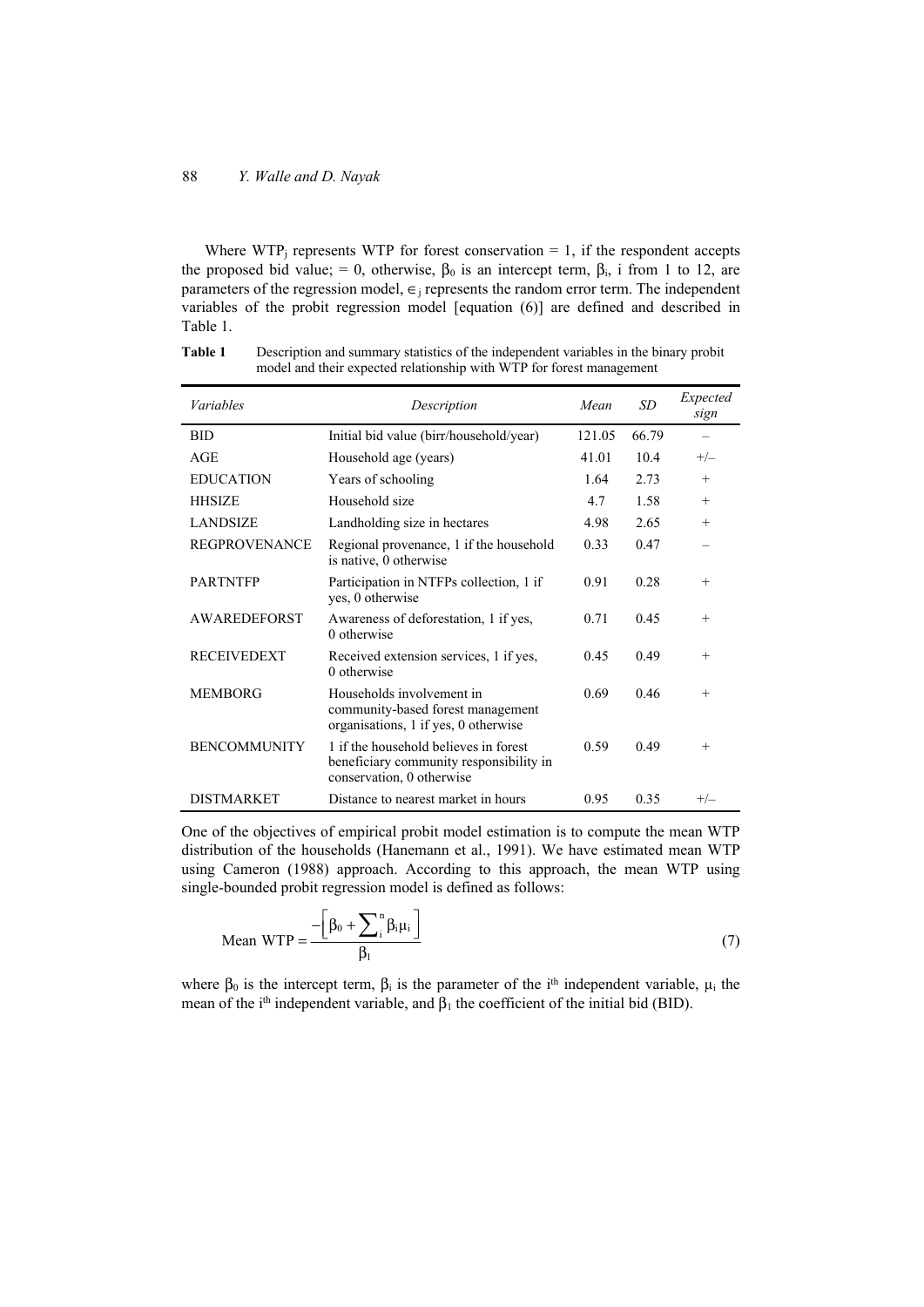### **3 Results**

#### *3.1 Socio-economic and demographic characteristics of sample households*

The majority of the respondents (67%) are migrants who came from different areas of Ethiopia through either self-initiated migration or state supported resettlement program or self-initiated migration (Table 1). Most of the households are headed by males (96.8%). The age of the household heads is within the age ranges of 20–69 years, with average 41 years. The average household size is 4.7. While 48.6% of the household heads are illiterate, only 29.3% can read and write, 18% completed primary school, and 4.1% completed secondary school. A large proportion of the households (99.1%) own land. Size of landholding varied between 0–15.75 ha, with mean about 5 ha per household. Livestock is another asset of households. About 93.6% of the respondents practice livestock rearing. Livestock holding ranges between 0–31.3 TLU<sup>3</sup>, with average 10.5 TLU. The majority of the sample households (91.1%) are forest dependent households with diverse livelihood systems. The main income sources of the households include crop and livestock production, NTFPs collection, off-farm employment and transfer payment. Income from crop accounts for 50.3% of the average aggregate household income. Income from NTFPs has been the second most significant source of income for households and constituting 23.3% of the total household income. The majority of the households (71.1) perceive the presence of deforestation in the area.

## *3.2 Perceptions of households regarding forest resource benefits and deforestation*

The majority of the households (80.9%) report that forest resource-based activities are important for the improvement of their livelihoods. The study result reveals that households value different types of dry forest benefits. The major benefits of dry forests for households are identified as source of fuel wood (47%), environmental services like soil and water conservation (26%), and source of household income (13%) (Figure 2).



**Figure 2** Perceptions of households regarding forest benefits (see online version for colours)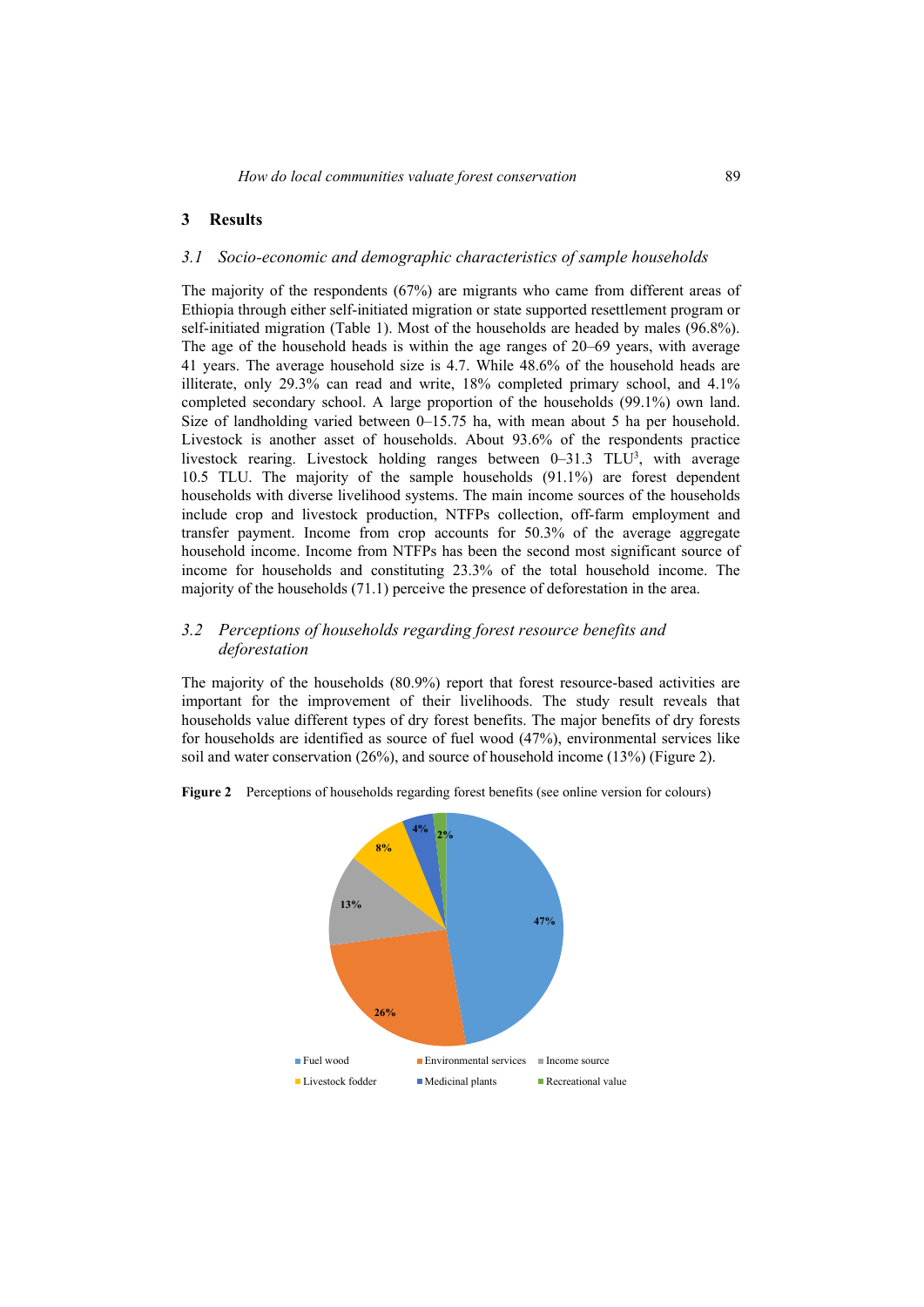The dry forest resource of the study area is one of the extremely deforested dry forest areas in Ethiopia (Lemenih et al., 2007, 2014), and as expected, the majority of the sample households (71.1%) perceive that the dry forest status is deteriorating. The respondents state that the dry forest resources of the area are facing the tragedy of the commons because of absence of a responsible body who could manage it properly. Even though the forest is owned by the state, the state administration at local level failed to sustainably manage the forest resources. Poor forest management/use, agricultural land expansion, settlement expansion, human induced fire, fuel wood cutting and forest grazing are the major drivers of forest degradation in the study area (Table 2). Most of these factors also coincide with the causes of forest degradation by other study in Metema District (e.g., Lemenih et al., 2007).

| Causes of forest degradation       | Perceptions of households (%) |
|------------------------------------|-------------------------------|
| Poor forest management/use         | 64.2                          |
| Agricultural land expansion        | 46.7                          |
| Settlement/population pressure     | 41.0                          |
| Human induced fire                 | 36.7                          |
| Cutting for fuel wood and charcoal | 26.6                          |
| Forest grazing                     | 14.4                          |

Table 2 Causes of dry forest resources degradation

## *3.3 Analysing WTP of households for forest management*

## *3.3.1 WTP response*

All households report that they want forest resources in their locality to be managed sustainably and most of the households (83.86%) are willing to pay to assist the improved forest management practices. As presented in Table 3 while most households (73%) accept the randomly assigned initial bid value to support forest conservation program in the single dichotomous choice valuation question; the remaining 27% reject the initial bid value. Of the total respondents (119) who rejected the initial bid offered, 48 (40.34%) gave some lower value when they are asked to state their maximum WTP in the follow up open ended valuation question. Those households who are not willing to contribute any amount for the forest conservation management are asked their reasons. Accordingly, 71 (16.14%) are not willing to pay because of inability to pay which is taken as a valid 'no' answer or zero bid.

The share of households who accepted the proposed initial bid value declines as the proposed initial bid value rises (Table 3). The share of 'yes' response ranges between 89.1% and 53.7%. Thus, the bid vector seems to have been appropriate. The proportion of WTP across the initial bid values is found to be in line with the prediction of economic theory, which states that for normal goods and services, as the price of the good or service increases demand for it declines.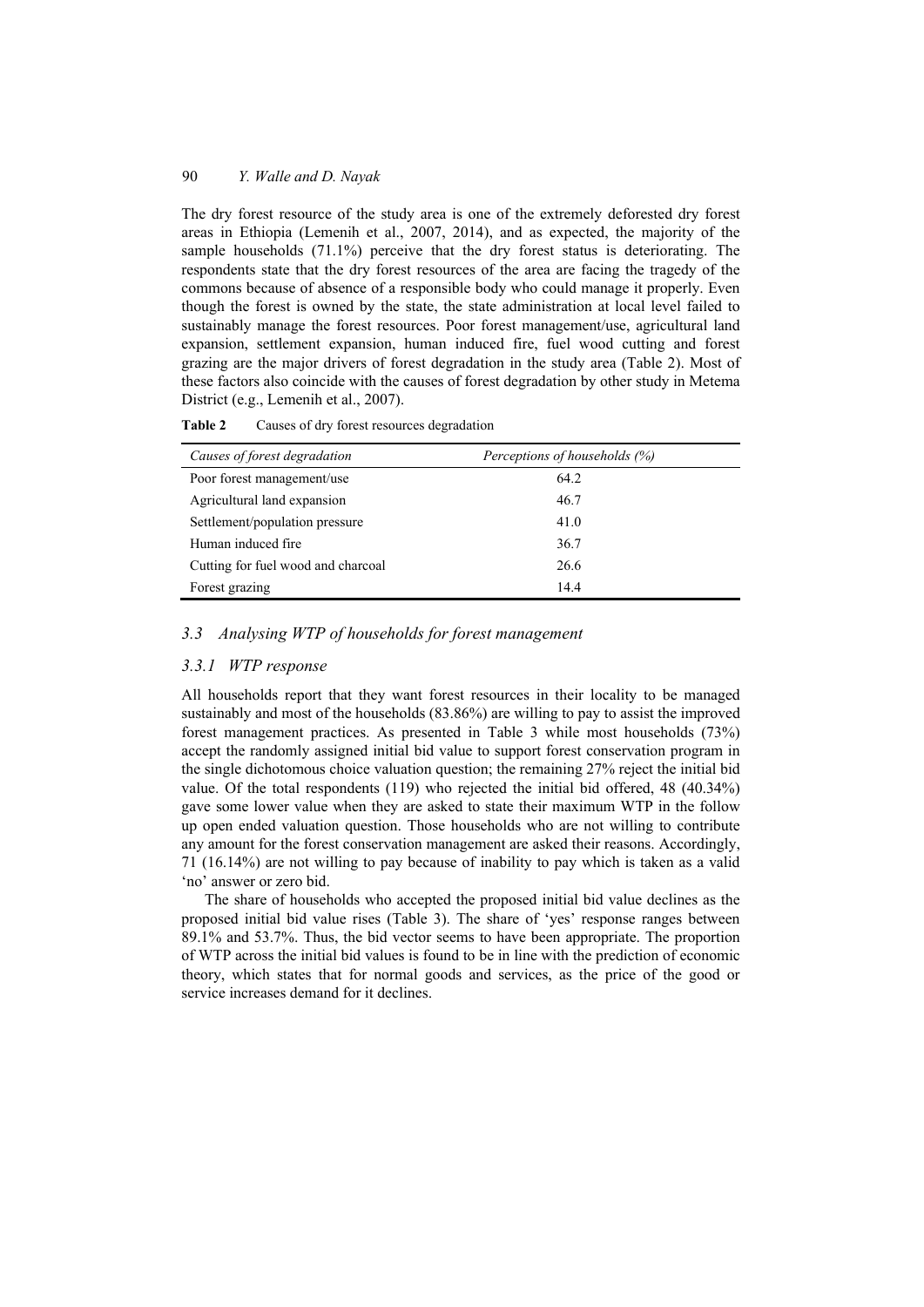| Initial bids (in birr) | Number of households/bid | % share of 'yes' response per bid |
|------------------------|--------------------------|-----------------------------------|
| 39                     | 55                       | 89.1                              |
| 51                     | 55                       | 87.3                              |
| 79                     | 55                       | 87.3                              |
| 100                    | 55                       | 76.4                              |
| 116                    | 55                       | 74.9                              |
| 145                    | 55                       | 62.9                              |
| 190                    | 55                       | 51.8                              |
| 250                    | 55                       | 53.7                              |
| Pooled                 | 440                      | 73                                |

**Table 3** Distribution of households 'yes' response to the initial bid values

#### *3.3.2 Determinants of WTP for forest conservation*

In this study, we have estimated the probit regression model to identify the main factors which determine the probability of households' WTP for forest conservation program (Table 4).

| Determinants of households' WTP for forest conservation (use of probit model)<br><b>Table 4</b> |  |
|-------------------------------------------------------------------------------------------------|--|
|-------------------------------------------------------------------------------------------------|--|

| Variables              | Coef.     | Std. err. | z-value | P >  z |
|------------------------|-----------|-----------|---------|--------|
| <b>BID</b>             | $-0.009$  | 0.001     | $-6.32$ | 0.000  |
| AGE                    | $-0.003$  | 0.009     | $-0.31$ | 0.759  |
| <b>EDUCATION</b>       | 0.078     | 0.036     | 2.14    | 0.032  |
| <b>HHSIZE</b>          | 0.045     | 0.060     | 0.76    | 0.450  |
| <b>LANDSIZE</b>        | 0.359     | 0.049     | 7.20    | 0.000  |
| <b>REGPROVENANCE</b>   | $-0.498$  | 0.192     | $-2.59$ | 0.010  |
| <b>PARTNTFP</b>        | 0.879     | 0.348     | 2.53    | 0.011  |
| <b>AWAREDEFORST</b>    | 0.086     | 0.188     | 0.46    | 0.647  |
| <b>RECEIVEDEXT</b>     | 0.427     | 0.185     | 2.31    | 0.021  |
| <b>MEMBORG</b>         | 0.898     | 0.181     | 4.96    | 0.000  |
| <b>BENCOMMUNITY</b>    | 0.640     | 0.186     | 3.43    | 0.001  |
| <b>DISTMARKET</b>      | 0.007     | 0.004     | 1.60    | 0.110  |
| cons                   | $-2.20$   | 0.738     | $-2.98$ | 0.003  |
| Number of observations | 440       |           |         |        |
| LR $chi2(12)$          | 232.34    |           |         |        |
| Prob. $>$ chi2         | 0.01      |           |         |        |
| Log pseudo likelihood  | $-140.66$ |           |         |        |
| Pseudo R2              | 45.23     |           |         |        |

Our result reveals a significant ( $P < 0.01$ ) negative relationship between the proposed initial bid value (BID) and probability of households WTP for conservation; indicating that likelihood of WTP for conservation activities declines as the initial bid values rises.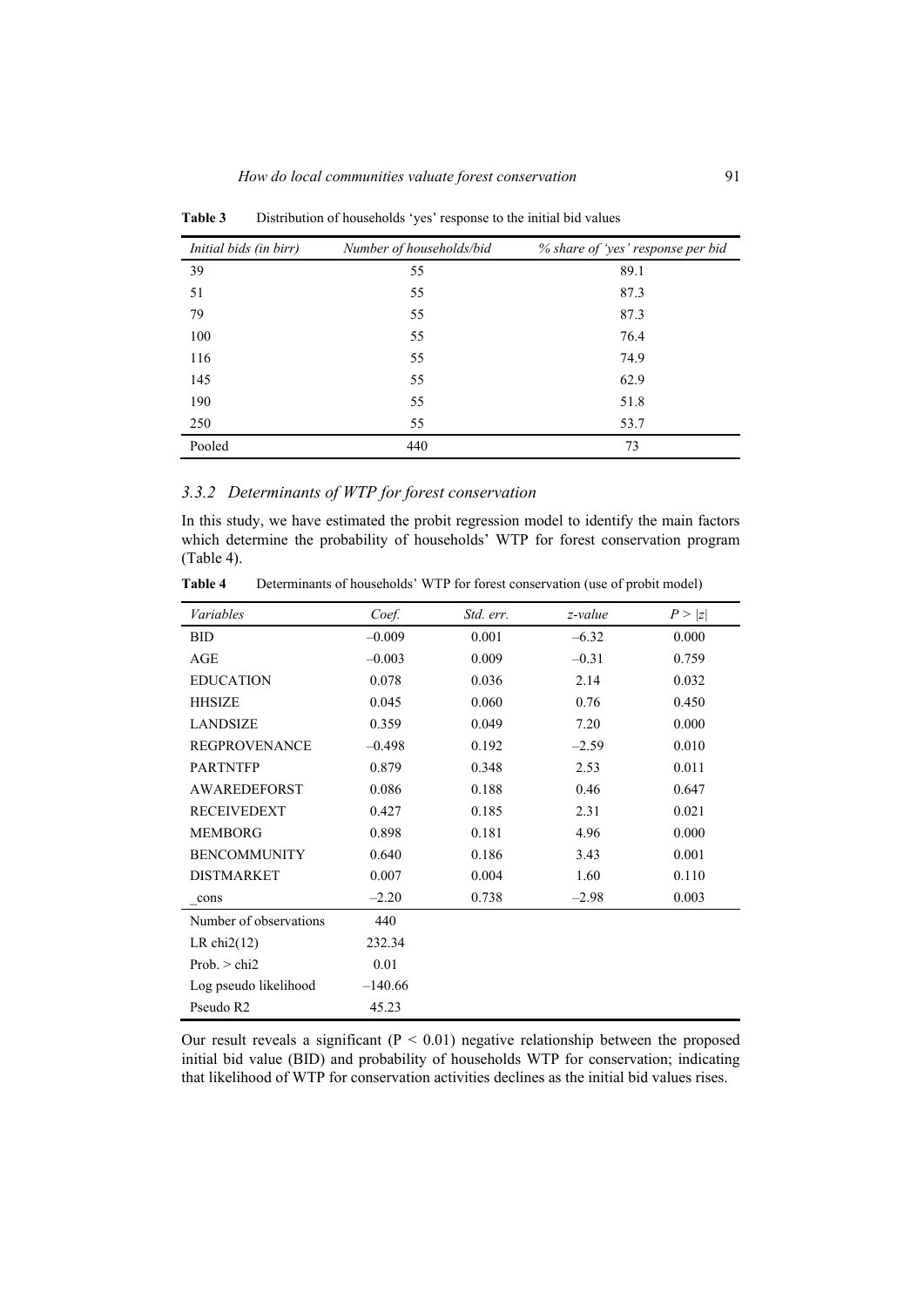Education level of the respondent (EDUCATION) is found to have a significant  $(P < 0.05)$  positive influence on the likelihood of respondents WTP for forest conservation as expected. This finding suggests that respondents with a higher educational achievement have a higher probability of WTP for forest conservation than those with lesser educational achievement. The wealth indicator, land size (LANDSIZE), is found to have a highly significant  $(P < 0.01)$  and positive influence on the probability of WTP to support the forest conservation practices.

The variable regional provenance (REGPROVENANCE) is negatively and significantly  $(P < 0.01)$  associated with household's probability of WTP for forest conservation program. This implies that compared to the native households, immigrants are more likely to support the forest conservation project in their locality. As expected, the variables household forest dependency (PARTNTFP) and extension service access (RECEIVEDEXT) are positively and significantly  $(P < 0.05)$  associated with households' WTP for improved forest conservation program.

The regression result showed that individuals with prior experience as a member in community-based forest management groups (MEMBORG) have a significant ( $P < 0.01$ ) positive influence on the probability of households WTP for improved forest conservation practices in their locality. The perception of the respondents on the responsible body for forest management (BENCOMMUNITY) is found to have a significant ( $P < 0.01$ ) positive influence on respondents' WTP for forest conservation. This result implies that respondents who believe that forest beneficiary community is responsible for forest conservation are more likely to pay for improved forest conservation.

## *3.3.3 Calculating mean WTP: single bounded model estimate results*

As we discussed in the methodology part, one of the objectives of estimating probit model is to calculate the welfare statistics (probit mean WTP) from the single dichotomous choice valuation responses. The mean WTP is estimated using equation (7) and the parameters of the probit model used in this equation are given in Table 4. Accordingly, the mean WTP for forest conservation is estimated to be 121.17 birr per household/year. This result is mainly essential when researchers and policy makers have to estimate the aggregate benefit of a resource in a cost-benefit framework.

### **4 Discussion**

## *4.1 Local community's characteristics and their perception regarding forest benefits*

The sample households in this study have various income sources. Income from NTFPs collection has been the second most essential income source. Relatively poor households depend more on NTFPs than wealthy households for their livelihood. This may be an indication that relatively poor households are engaged in NTFPs extraction to mitigate their vulnerability to unexpected income shortfalls, and as such involvement in NTFPs extraction may be seen as safety nets. These results highlight that forest resources are highly important in the study area. Hence, the provision of 'forest resource use rights' to local community is a key element of effective forest governance in any forest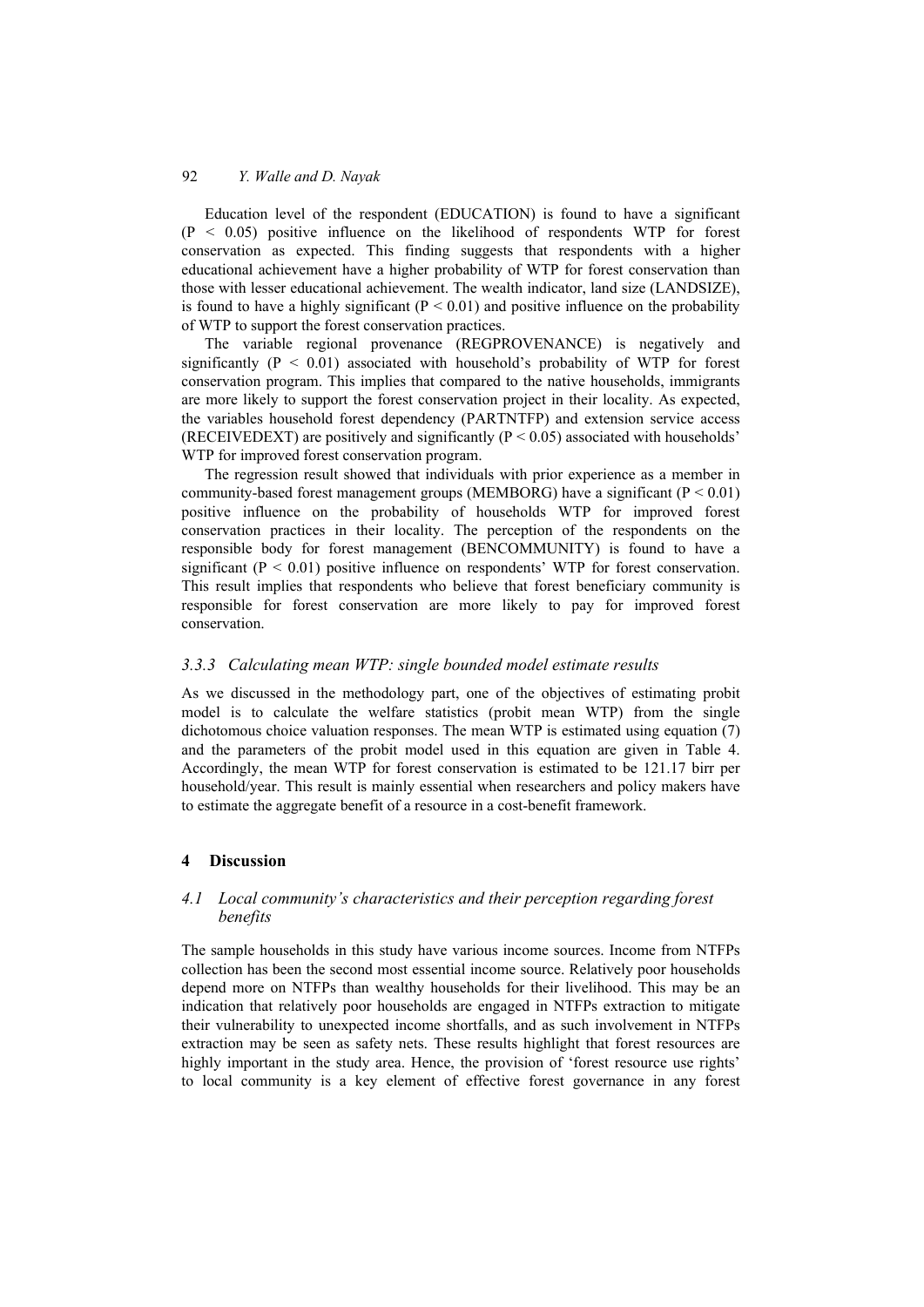management project designed to promote involvement of local communities in forest management. Moreover, since most households' value forest resources as important source of livelihood, they may think that the forest conservation program will have a negative impact on their livelihood. Hence, promoting alternative income generating ways is also believed to motivate the local community to contribute for improved forest conservation.

Most of the local communities perceive that the dry forest status is deteriorating, and poor forest management has been one of the major causes of forest deterioration. The respondents state that the dry forest resources of the area are facing the tragedy of the commons because of absence of apt institutions which could manage the resource properly. Even though the forest is owned by the state, the state administration at local level failed to sustainably manage the forest resources. This condition highlights the need for proper forest management arrangement that secures local communities, the ultimate forest protectors, and forest use and management rights.

Generally, information with regard to socio-economic features of local community, their awareness about benefits of forest resources and forest degradation can support the decision in determining better approaches to promote PFM programs in the dry forest resource areas of Amhara Region.

#### *4.2 Households WTP for forest management*

In spite of the fact that Ethiopia is a low income country, the results show that local communities are willing to contribute for management of natural resources, in which 83.86% of the households are willing to pay for management of dry forest resources so as to secure the option, existence and environmental service values of the resource. This result is consistent with the outcomes of other studies in Ethiopia that examine the WTP of the local community for forest resources conservation (Tilahun et al., 2015). The mean WTP of the households for forest conservation has been estimated as about 121.17 birr/household/year. Extrapolating this value to the entire households of the study area, i.e., 56,320, aggregate WTP for forest conservation come to be 6,824,294 birr/year. This result implies the considerable significance of forest resource conservation to the local community. Thus, to improve the welfare of the community financial assistance to forest conservation program, from government, NGOs and local community, must continue. What is interesting here is that, this aggregate WTP amount is much higher than the annual budget allocated (1,000,000 birr per year on average) by district environmental protection office and other organisation for the management of the forest as informed by the key informants. It is also essential to note that the budget allocated for dry forest resources conservation by these organisations is intermittent. Thus, this aggregate WTP has the potential to improve the efficiency of forest resources management as it is sustainable and much higher than what is allocated before for forest conservation management practices.

The validity of WTP estimation results of CVM is confirmed by whether WTP is influenced by the factors suggested as significant by economic theory and whether the direction of influence is consistent with prior expectations. The analysis of the bid function helps us to identify the main determining factors of households WTP for forest conservation. WTP increases with household wealth, and but declines in the price of the forest conservation program. In other words, participatory forest conservation program is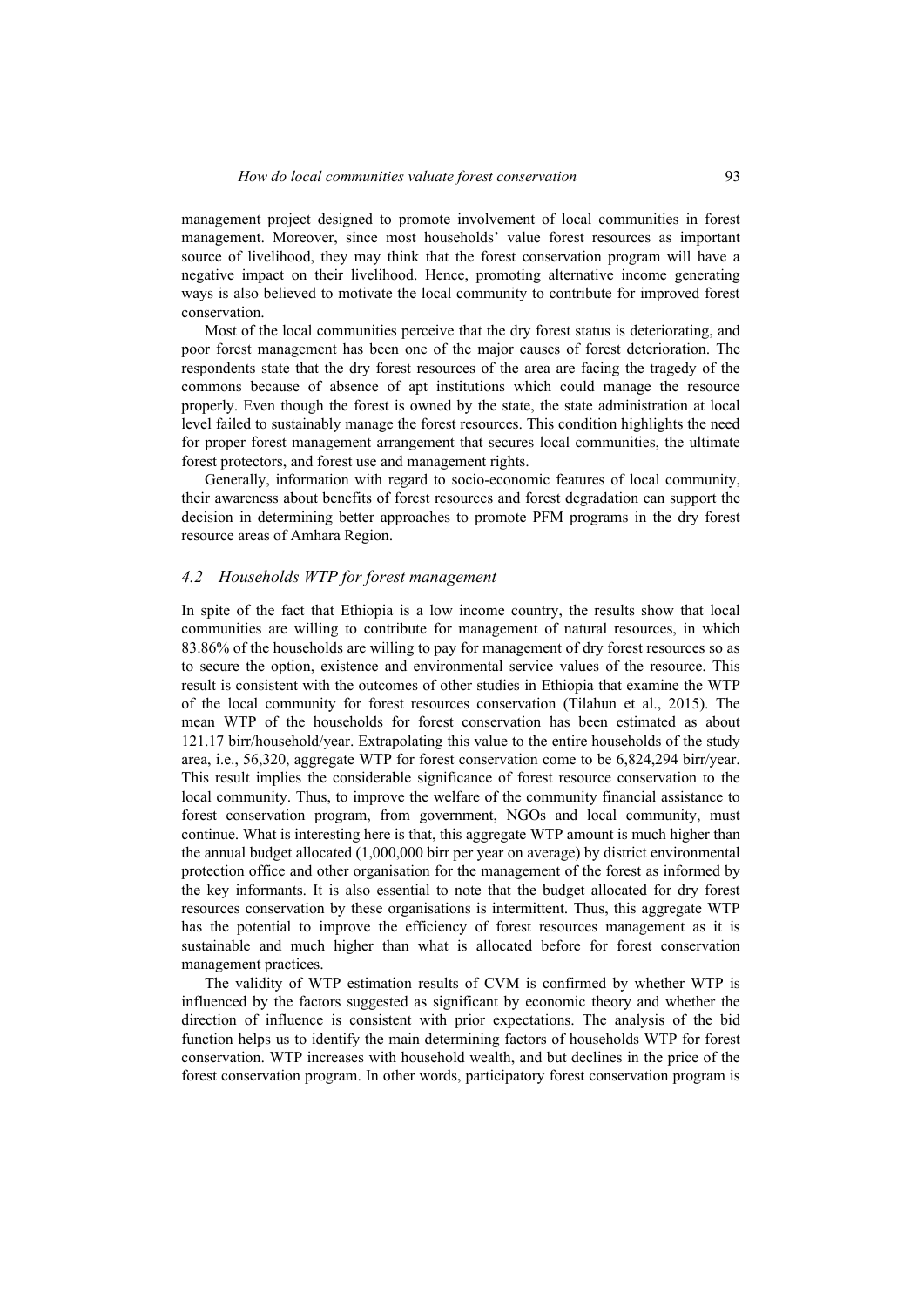considered as a normal good. Moreover, the demand for forest conservation is consistent with the law of demand.

Respondents' education level is found to have a significant positive relationship with the probability of its WTP for forest conservation. This finding confirms the significance of education in enhancing awareness and knowledge about environmental issues. The underlying argument is that individuals with better education level can easily recognise the forest resource conservation benefits and the adverse effects of forest degradation. Thus, they are more likely to give higher value for forest conservation than those with lower educational level. The finding of this study is supported by previous studies (Jumbe and Angelsen, 2007; Bogale, 2011; Tilahun et al., 2015; Tonin, 2018).

The land holding size is found to have a positive significant impact on WTP of households. This indicates that forest management is a normal good for which individual's demand rises as income rises, validating economic theory. This result is in line with the theoretical prediction that asset ownership motivates people to contribute for improved environmental resource conservation. Furthermore, low landholding households are less willing to contribute for forest management perhaps since they are dissatisfied with their current landholdings, and thus they may have a desire for expanding their land holdings before the implementation of forest management practices. From the group discussion, we understand that new settlers coming to the area are clearing forest lands to get more farm lands illegally in addition to legally acquired land. According to Köhlin (2001), wealthy households are more likely to cooperate in social forestry projects, that is, adoption to new initiatives and technology is highly easier for rich households. Mekonnen (2000), Girma and Beyene (2012) and Bogale (2011) found a similar result in their study of people's willingness to contribute for forest management in Ethiopia. This finding has important policy implications with regard to having farmland distribution balance, which could otherwise result in conflict between the forest management project and local people with less farmland. This policy will ensure the likelihood of households' willingness to cooperate for collective forest management to persist.

The finding of our study show that immigrants are more likely to pay for forest conservation activities compared to native households. According to the information obtained from key informant interviews, the majority of immigrants came from areas where the issues of environmental degradation are serious. Hence, immigrants who have experienced environmental degradation are more willing to contribute for improved forest management practices since they are aware of the consequences of environmental degradation and recognise the need for improved forest management.

Households who depend on NTFPs are more likely to contribute for forest management than those who do not depend. This is perhaps because people dependent on forest resources are more likely to recognise the significance of forest resources, value forest provisioning services and are more interested in conserving forest resources. Various literatures pointed out high dependence on forest resources and higher expectation of benefits from quality of forests stimulates people to contribute for forest management. Our study result is consistent with the findings of other studies (Jumbe and Angelsen, 2007; Bogale, 2011; Coulibaly-Lingani et al., 2011; Soe and Youn, 2019). The finding highlights the necessity of providing forest resource use rights to motivate people for cooperation since forest users consider the present and future benefit flows in their decision to participate in forest conservation.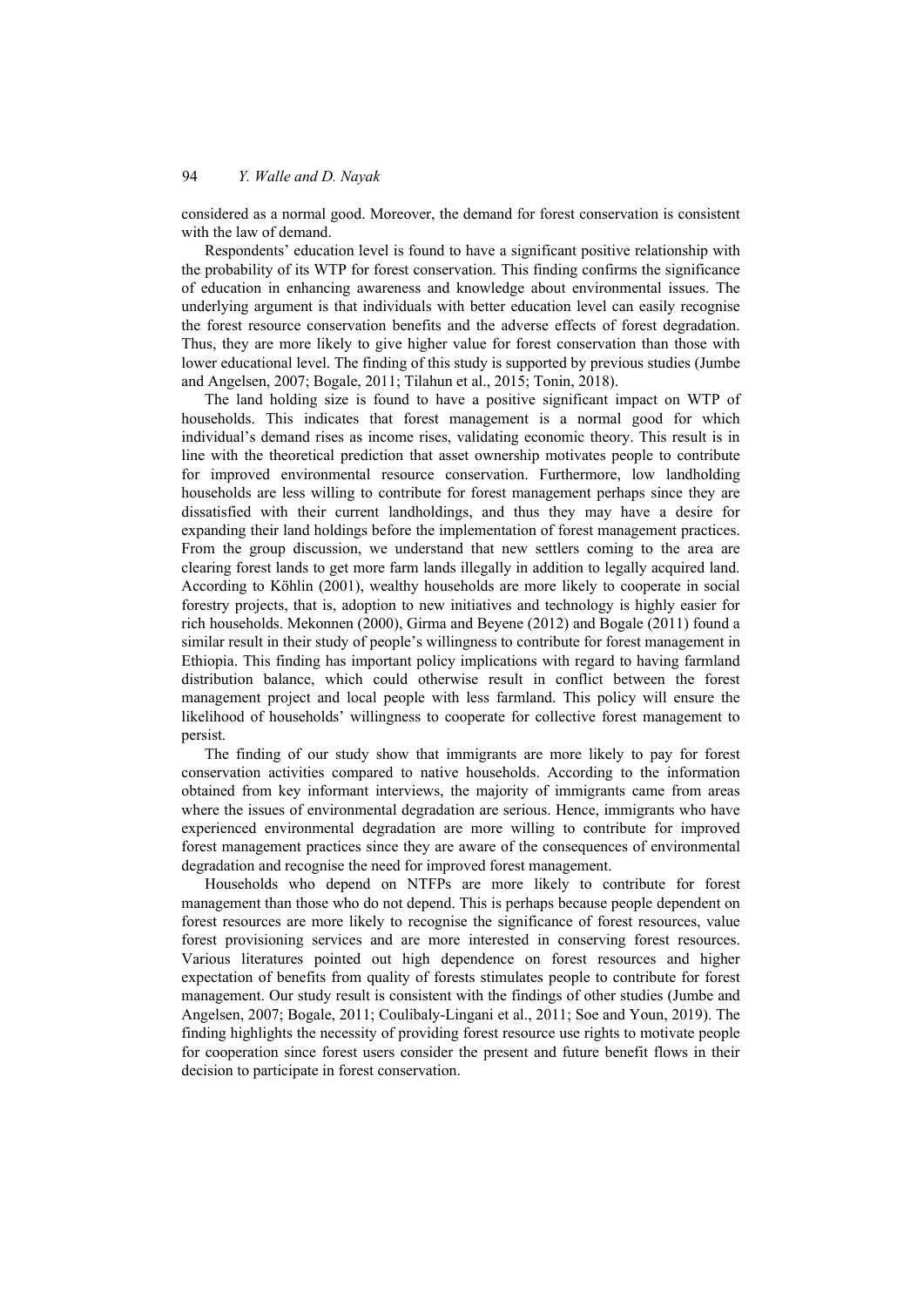The study result revealed a positive association between household's access to extension service on forest management and its WTP for forest management. This is because effective extension services could enhance their knowledge on sustainable forest resources management, which improves their perceptions and attitudes about forest resources conservation. Our finding reveals that attitude of local people towards improved natural resource conservation is highly associated to their understanding levels on the issue of environmental resources, consistent with the results of Htun et al. (2012). Bogale (2011) reveal that households having access to training are more likely to contribute for forest management. Hence, to increase local community's contribution for forest management, information sharing and environmental education is required to enhance the awareness of the community.

In line with the hypothesis, we found that individuals' prior experience of membership in community-based forest management organisations have a positive influence on their WTP for forest conservation. This finding is consistent with the finding of Bogale (2011), who found households who are members of forest user group are more likely to contribute for forest management. According to the finding of McCarthy et al. (2004) and Girma and Beyene (2012) households past experience of involvement in local community organisations improves their cooperative behaviour in natural resources management. Similarly, the findings of our study reveal that a respondent who perceives that forest beneficiary community is responsible for forest management has positive attitude towards forest conservation and more willing to cooperate in forest management activity. This is in line with studies like Girma and Beyene (2012), which report that people who believe forest management is a responsibility of the local community are more willing to cooperate in collective forest management. Usually, most people realise environmental resources conservation is the responsibility of the government (Grafton, 2000). If local forest dependent communities do not consider forest management as their obligation, they might not be ready to accept the responsibility.

#### **5 Conclusions and policy implications**

In this study, CV survey responses are analysed to get more insights on the value of forest resources to the local community and to examine the prospects for forest management devolution. The study has provided information regarding the awareness and valuation of the local people of dry forest areas of Amhara Region in Ethiopia about improved forest conservation practices. The estimation of WTP using the survey data on the local community resulted in a mean WTP of 121.17 birr per household, and a total annual WTP of the local community in the specific study area 6.8 million birr. This result proves that the local communities are aware of the significance of dry forest resources. Moreover, it is clearly shown that a significant WTP in terms of money exists in rural communities in Ethiopia for improved conservation of forest resources. The major factors found to have influence on local communities' WTP for sustainable forest management practices are the initial bid price, education level of the respondent, size of farm landholding, respondent's regional provenance, forest resources dependency, access to extension service, community organisation experience, and perceptions on community responsibility in forest conservation.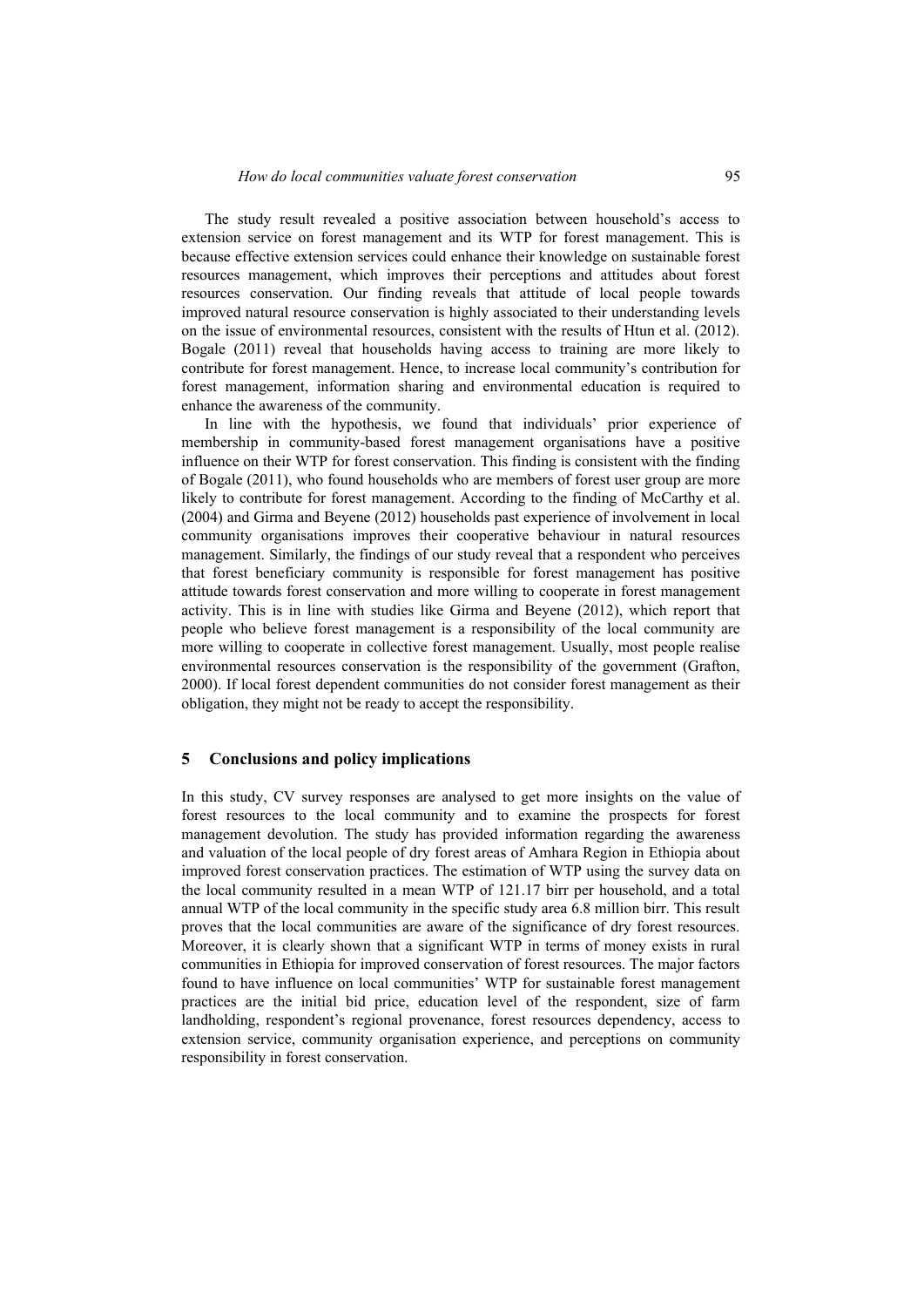Local forest dwellers knowledge and valuation regarding forest resources management must be systematically considered in the designing and implementation of PFM programs. It is necessary to promote the significance of environmental education in the local community within different extension services such as natural resources extension service, agricultural extension service and rural development extension service. Moreover, we suggest extension services to be provided with a prior understanding of local situations and local community perceptions. Ensuring the participation of local community in forest resources management to enhance their livelihood and to improve the condition of the forests is an important forest policy agenda in Ethiopia in recent decades. The result of this study supports this forest policy program with respect to designing effective community participation strategies in the dry forest resource areas.

The significance of this study lies in its empirical evidence that the aggregate benefit related to improved forest resource conservation practices are much higher than the total amount of money allocated by the forest department for forest conservation, i.e., 1,000,000 birr per year on average. The result is useful for policymakers and decision makers to increase the acceptability of dry forest conservation projects in the study area.

Membership to community-based forest management groups reveals a strong positive correlation with WTP for forest conservation, which implies that PFM improves the wellbeing of forest users and sustainable conservation of the resource base. In addition, the empowerment of those households who have adequate experience in community organisations may enhance the sustainable management of forest resources. These would smooth the process of establishing sustainable PFM arrangements and form a foundation to initiate PFM.

The major positive and significant determinants of WTP found are related to knowledge about environmental issues. This finding confirms the economic literature on the significance of knowledge in influencing respondents WTP (Turpie, 2003). Furthermore, this study provides some insights concerning the potential of encouraging a proper educational campaign on dry forest resources protection particularly about the endangered frankincense tree species. From the group discussion, we understand that most people are not aware of the value of dry forest resources and are not aware of endangered species or species in the verge of extinction in the area, but the local communities are willing to pay for its improved conservation. This means that if the forest department and even researchers are able to disseminate the existing status of resources and their importance if conserved well, people will recognise its value and will attach more value to efforts to conserve it.

In general, interventions such as PFM projects must be sensitive to the local community demand. From sustainable forest resources management point of view, the local communities in the dry forest resource areas of Amhara Region, Ethiopia are aware of the significance of forest conservation and should be organised for the sustainable management of state owned dry forest resources as they are willing to contribute for the improved management of the dry forest resource. However, mobilisation of demand of local communities for forest management necessitates policy interventions for its sustainability. The forest policy of the country should institute policy incentives, like provision of necessary trainings and credit services, to encourage communities to participate in collective forest resource management. Moreover, our findings suggest that in collective forest resource management, there should not be state interferences and the local people will pay for forest management interventions. However, local community payment for forest management should be based on their WTP and considering different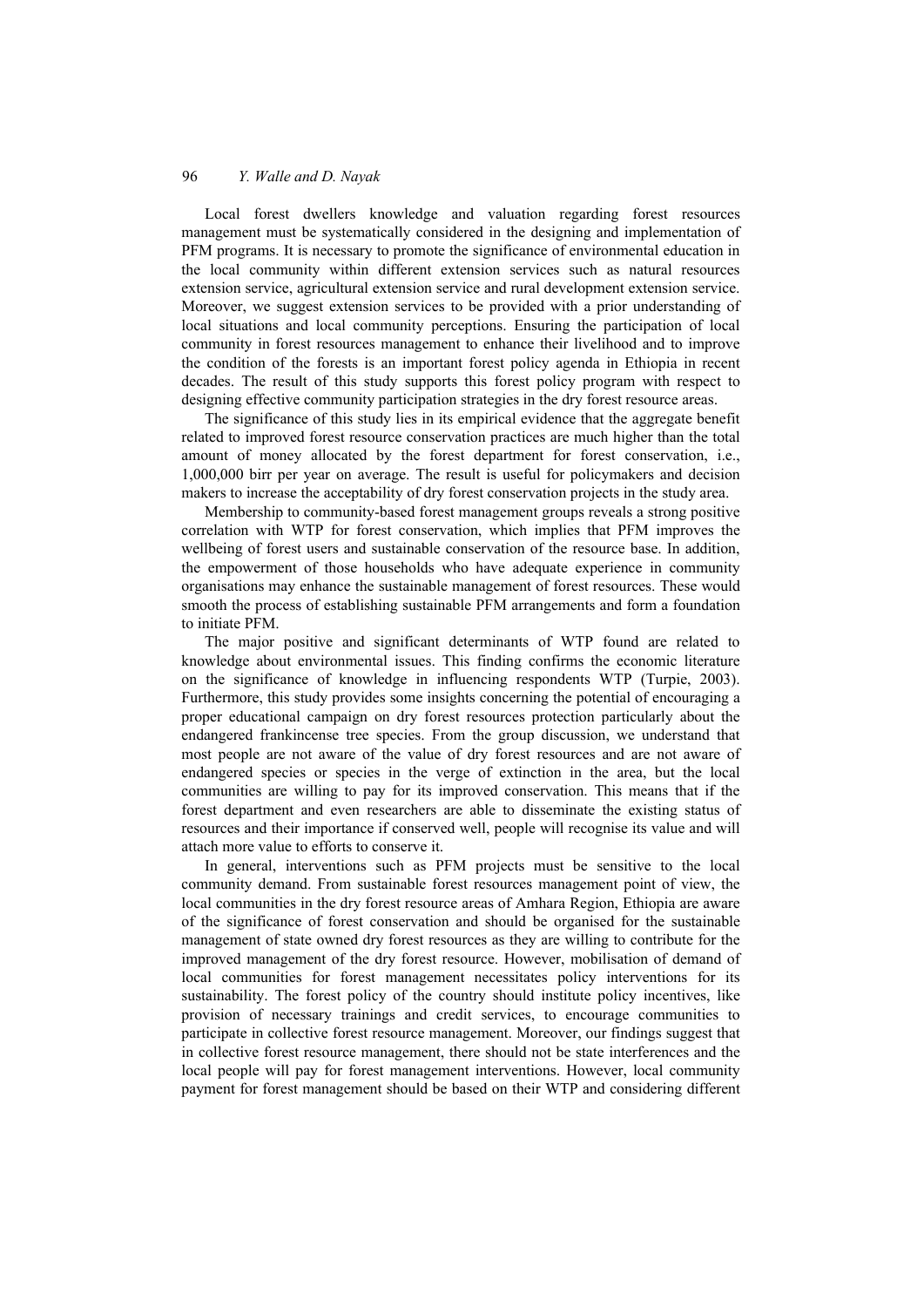socio-economic factors of the households. In organising local communities, individuals with more years of education, households with more farm land, having community organisation experience, access to extension service and households who believe in the role of the local community in forest management should be considered potential contributors of improved collective forest resources management.

### **References**

- Ameha, A., Larsen, H.O. and Lemenih, M. (2014) 'Participatory forest management in Ethiopia: learning from pilot projects', *Environmental Management*, Vol. 53, No. 4, pp.838–854.
- Asrat, P., Belay, K. and Hamito, D. (2004) 'Determinants of farmers' willingness to pay for soil conservation practices in the southeastern highlands of Ethiopia', *Land Degradation & Development*, Vol. 15, No. 4, pp.423–438.
- Baland, J.M. and Platteau, J.P. (1996) *Halting Degradation of Natural Resources: Is There a Role for Rural Communities?*, Food & Agriculture Org.
- Bawa, K.S., Kress, W.J., Nadkarni, N.M., Lele, S., Raven, P.H., Janzen, D.H., Lugo, A.E., Ashton, P.S. and Lovejoy, T.E. (2004) 'Tropical ecosystems into the 21st century', *Science*, Vol. 306, No. 5694, pp.227–228.
- Bengston, D.N. (1994) 'Changing forest values and ecosystem management', *Society & Natural Resources*, Vol. 7, No. 6, pp.515–533.
- Bogale, A. (2011) 'Valuing natural forest resources: an application of contingent valuation method on Adaba-Dodola Forest Priority Area, Bale Mountains, Ethiopia', *Journal of Sustainable Forestry*, Vol. 30, No. 6, pp.518–542.
- Cameron, T.A. (1988) 'A new paradigm for valuing non-market goods using referendum data: maximum likelihood estimation by censored logistic regression', *Journal of Environmental Economics and Management*, Vol. 15, No. 3, pp.355–379.
- Carson, R.T., Flores, N.E., Martin, K.M. and Wright, J.L. (1996) 'Contingent valuation and revealed preference methodologies: comparing the estimates for quasi-public goods', *Land Economics*, Vol. 72, No. 5, pp.80–99.
- Central Statistical Authority (CSA) (2011) *Population and Housing Census of Ethiopia*, Federal Democratic Republic of Ethiopia, Addis Ababa, Ethiopia.
- Coulibaly-Lingani, P., Savadogo, P., Tigabu, M. and Oden, P.C. (2011) 'Factors influencing people's participation in the forest management program in Burkina Faso, West Africa', *Forest Policy and Economics*, Vol. 13, No. 4, pp.292–302.
- Engida, T.G. and Teshoma, A.J. (2012) 'The socioeconomic effects of community forest management: evidence from Dendi District, Ethiopia', *Int. Aff. Glob. Strategy*, Vol. 4, pp.15–22.
- FAO (2015) *Global Forest Resources Assessment: How Are the World's Forests Changing?*, Food and Agriculture Organization of the United Nation, Rome, Italy.
- Gebremedhin, B., Pender, J. and Tesfay, G. (2003) 'Community natural resource management: the case of woodlots in northern Ethiopia', *Environment and Development Economics*, Vol. 8, No. 1, pp.129–148.
- Girma, W. and Beyene, F. (2012) 'Willingness to contribute to collective forest management: evidence from Godere in the Gambela Region of Ethiopia', *The Journal of Socio-Economics*, Vol. 41, No. 1, pp.79–86.
- Grafton, R.Q. (2000) 'Governance of the commons: a role for the state?', *Land Economics*, Vol. 76, No. 4, pp.504–517.
- Greene, W.H. (2003) *Econometric Analysis*, 5th ed., Prentice Hall, Inc., Upper Saddle River, New Jersey.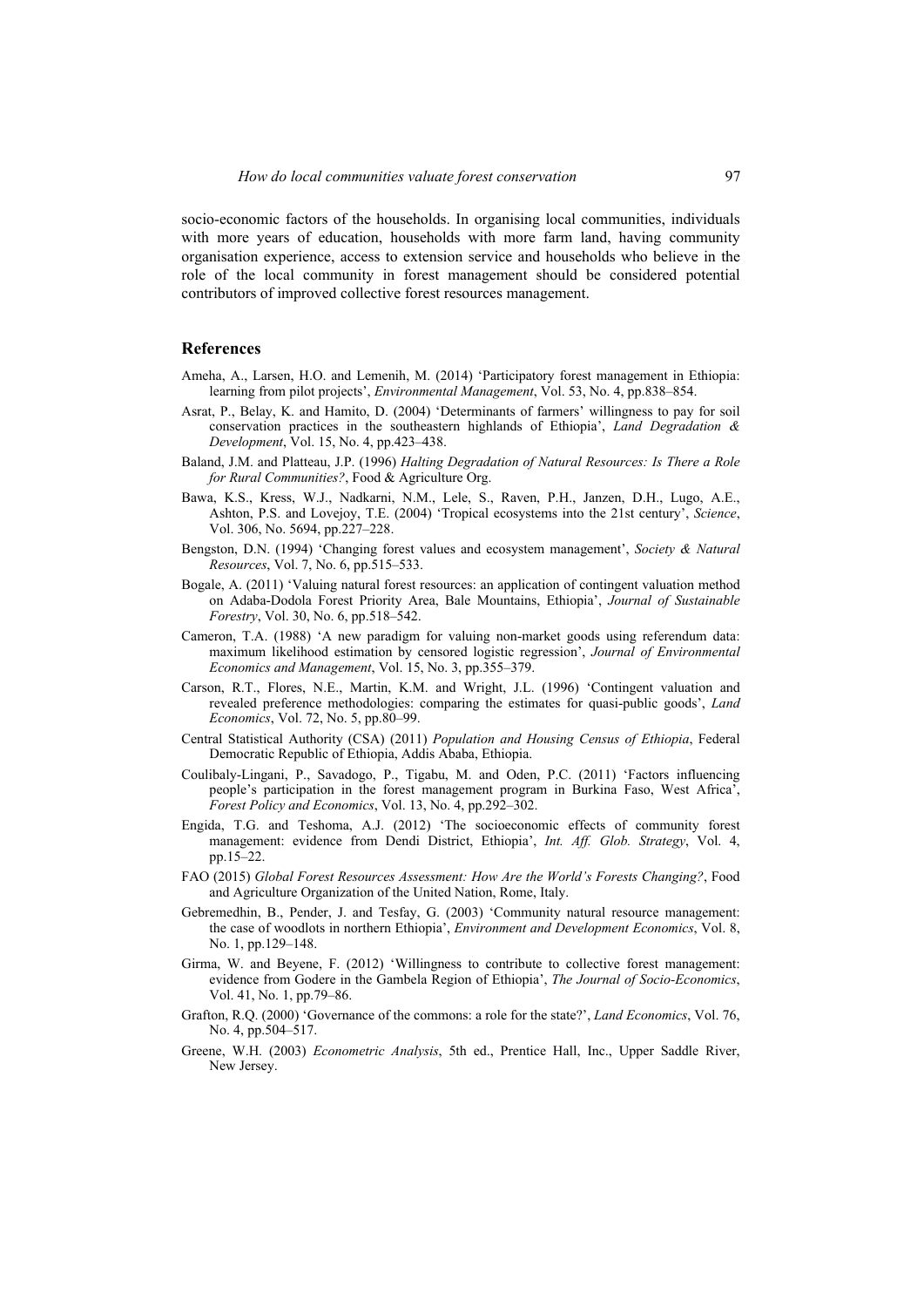- Hanemann, M., Loomis, J. and Kanninen, B. (1991) 'Statistical efficiency of double-bounded dichotomous choice contingent valuation', *American Journal of Agricultural Economics*, Vol. 73, No. 4, pp.1255–1263.
- Hanemann, M.W. (1984) 'Welfare evaluations in contingent valuation experiments with discrete response data', *American Journal of Agricultural Economics*, Vol. 66, No. 3, pp.332–341.
- Hanemann, W.M. and Kanninen, B. (1998) *The Statistical Analysis of Discrete-response Contingent Valuation Data*, California Agricultural Experiment Station, Giannini Foundation of Agricultural Economics.
- Htun, N.Z., Mizoue, N. and Yoshida, S. (2012) 'Determinants of local people's perceptions and attitudes toward a protected area and its management: a case study from Popa Mountain Park, Central Myanmar', *Society & Natural Resources*, Vol. 25, No. 8, pp.743–758.
- Hussen, A. (2004) *Principles of Environmental Economics*, 2nd ed., Rutledge, New York.
- Jumbe, C.B. and Angelsen, A. (2007) 'Forest dependence and participation in CPR management: empirical evidence from forest co-management in Malawi', *Ecological Economics*, Vol. 62, Nos. 3–4, pp.661–672.
- Köhlin, G. (2001) 'Contingent valuation in project planning and evaluation: the case of social forestry in Orissa, India', *Environment and Development Economics*, Vol. 6, No. 2, pp.237–258.
- Lawry, S., McLain, R. and Kassa, H. (2015) *Strengthening the Resiliency of Dryland Forest-based Livelihoods in Ethiopia and South Sudan: A Review of Literature on the interaction Between Dryland Forests, Livelihoods and Forest Governance*, Vol. 182, CIFOR.
- Lemenih, M., Feleke, S. and Tadesse, W. (2007) 'Constraints to smallholders production of frankincense in Metema District, North-western Ethiopia', *Journal of Arid Environments*, Vol. 71, No. 4, pp.393–403.
- Lemenih, M., Kassa, H., Kassie, G.T., Abebaw, D. and Teka, W. (2014) 'Resettlement and woodland management problems and options: a case study from North-western Ethiopia', *Land Degradation & Development*, Vol. 25, No. 4, pp.305–318.
- Lemenih, M., Wiersum, K.F., Woldeamanuel, T. and Bongers, F. (2011) 'Diversity and dynamics of management of gum and resin resources in Ethiopia: a trade-off between domestication and degradation', *Land Degradation & Development*, Vol. 25, No. 2, pp.130–142.
- Mamo, G., Sjaastad, E. and Vedeld, P. (2007) 'Economic dependence on forest resources: a case from Dendi District, Ethiopia', *Forest Policy and Economics*, Vol. 9, No. 8, pp.916–927.
- McCarthy, N., Dutilly-Diane, C. and Drabo, B. (2004) 'Cooperation, collective action and natural resources management in Burkina Faso', *Agricultural Systems*, Vol. 82, No. 3, pp.233–255.
- McFarlane, B.L. and Boxall, P.C. (2000) 'Factors influencing forest values and attitudes of two stakeholder groups: the case of the Foothills Model Forest, Alberta, Canada', *Society & Natural Resources*, Vol. 13, No. 7, pp.649–661.
- Mekonnen, A. (2000) 'Valuation of community forestry in Ethiopia: a contingent valuation study of rural households', *Environment and Development Economics*, Vol. 5, No. 3, pp.289–308.
- Mitchell, R.C. and Carson, R.T. (1989) *Using Surveys to Value Public Goods: The Contingent Valuation Method*, Resources for the Future, Washington, DC.
- National Oceanic and Atmospheric Administration (NOAA) (1993) *Report of the NOAA Panel on Contingent Valuation*, Vol. 58, No. 10, pp.4601–4614, US Federal Register.
- Nayak, D., Puri, B. and Upadhyay, V. (2018) 'Recognising' conservationism of the poor' towards holistic sustainability: study of an Indian national park', *International Journal of Global Environmental Issues*, Vol. 17, Nos. 2/3, pp.230–261.
- Ostrom, E. (1990) *Governing the Commons: The Evolution of Institutions for Collective Action*, Cambridge University Press, New York.
- Perman, R., Ma, Y., McGilvray, J. and Common, M. (2003) *Natural Resource and Environmental Economics*, 3rd ed., Person Education Ltd., London.